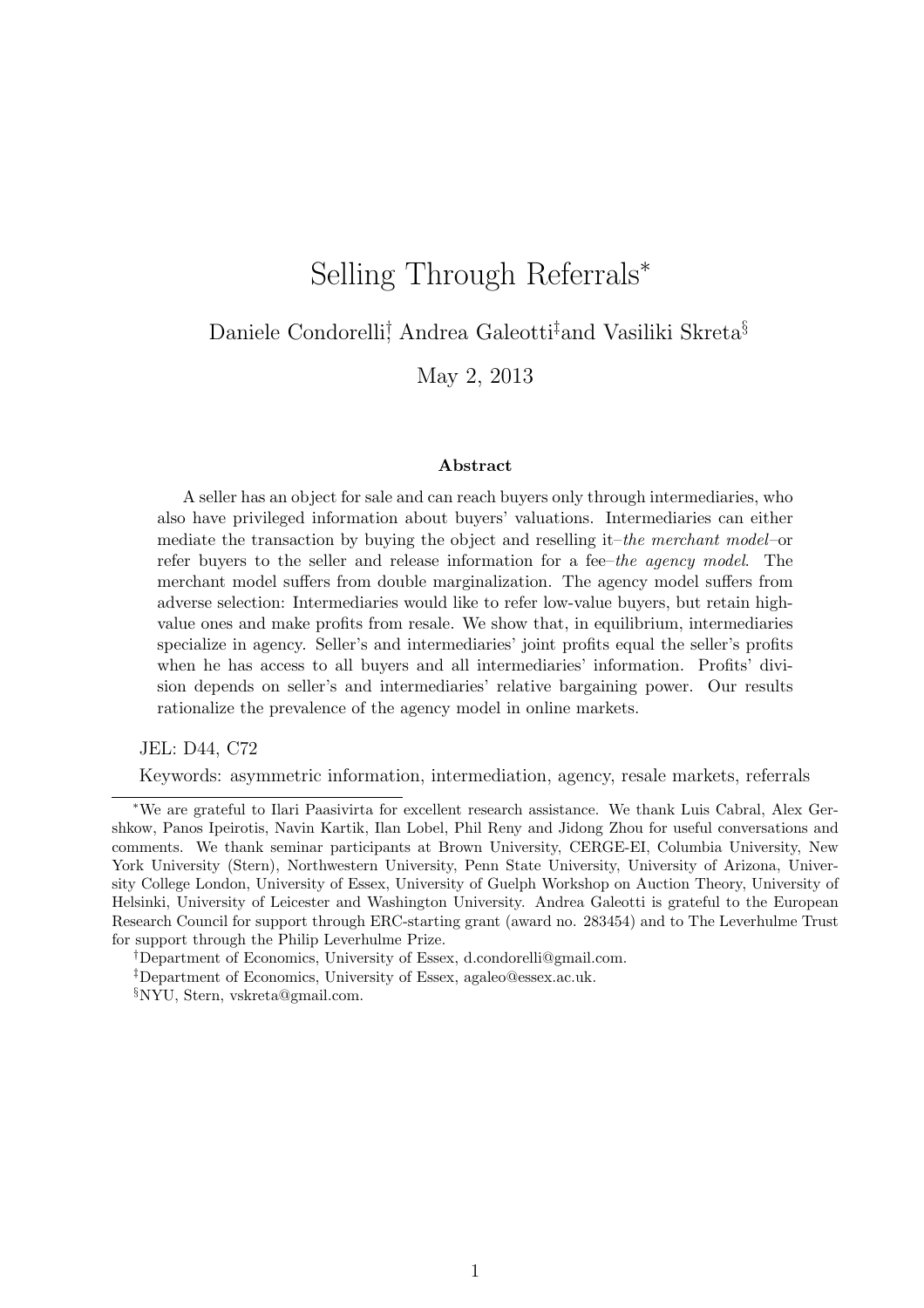## 1 Introduction

Intermediaries often facilitate transactions between sellers and buyers.<sup>1</sup> For example, online travel agents (OTAs) such as Expedia, Priceline, and Orbitz connect buyers to hoteliers, airlines and car rental agencies. Amazon marketplace, Groupon, and alike, connect buyers to retailers selling a variety of goods. Amazon and Apple intermediate the E-books industry. Facebook connects potential buyers to retailers by selling targeted advertising. Google links direct users searching for a particular product to retailers. Intermediation is also prevalent in offline markets such as real estate, art, used cars, books, as well as markets for professional services. Intermediaries have two main advantages compared to producers and retailers: access to many potential customers and privileged information about their tastes.<sup>2</sup>

Intermediaries predominately operate under two business models (or hybrids of those). Under the *agency business model*, they refer buyers to sellers, who then negotiate directly on the terms of trade. In return, intermediaries receive referral fees for the creation of the match and/or commissions based on final sale. Under the more traditional *wholesaler/merchant model*, intermediaries buy the good from the suppliers and resell it to consumers.

In the online travel industry, Priceline makes most of its revenue through the agency model (almost 80 percent from agency, and the rest from acting as a merchant). Priceline's subsidiary Booking.com is an agency-based business, while its subsidiary Agoda is a merchant-based business.<sup>3</sup> Expedia operates mainly under the merchant model–receiving roughly 75 percent of its revenue through the merchant model and some 21 percent through the agency model.<sup>4</sup> Recently, Expedia has expanded its agency business by acquiring the agency-based online hotel business Venere. Orbitz's net revenue stems fairly evenly from its air and hotel businesses (34 and 29 percent respectively), with its revenue from the hotel business coming mainly from the merchant model.<sup>5</sup> In the E-book industry, Apple operates under the agency model, whereas Amazon started with a merchant model and recently adopted an agency model. The agency model is widely used in the marketplace for tablets and smart-phone applications. Facebook and Google can be also thought of as operating

<sup>1</sup>According to Spulber (1996), intermediation in its various forms accounted for about 25 percent of U.S. GDP in 1993.

<sup>2</sup>The recent advance in information technology allows intermediaries to manage large data sets on past consumers' behavior, information that may not directly available to sellers. Moreover, large intermediaries are also likely to have more-accurate information about consumers' trends compared to small producers or retailers.

<sup>3</sup>For more details, see Business Insider (2012) and priceline.com, Inc. (2011)

<sup>&</sup>lt;sup>4</sup>Expedia, Inc.  $(2013, p.10)$ 

 $5$ Orbitz Worldwide Inc. (2012, p.35). Orbitz also owns OTAs such as CheapTickets and ebookers.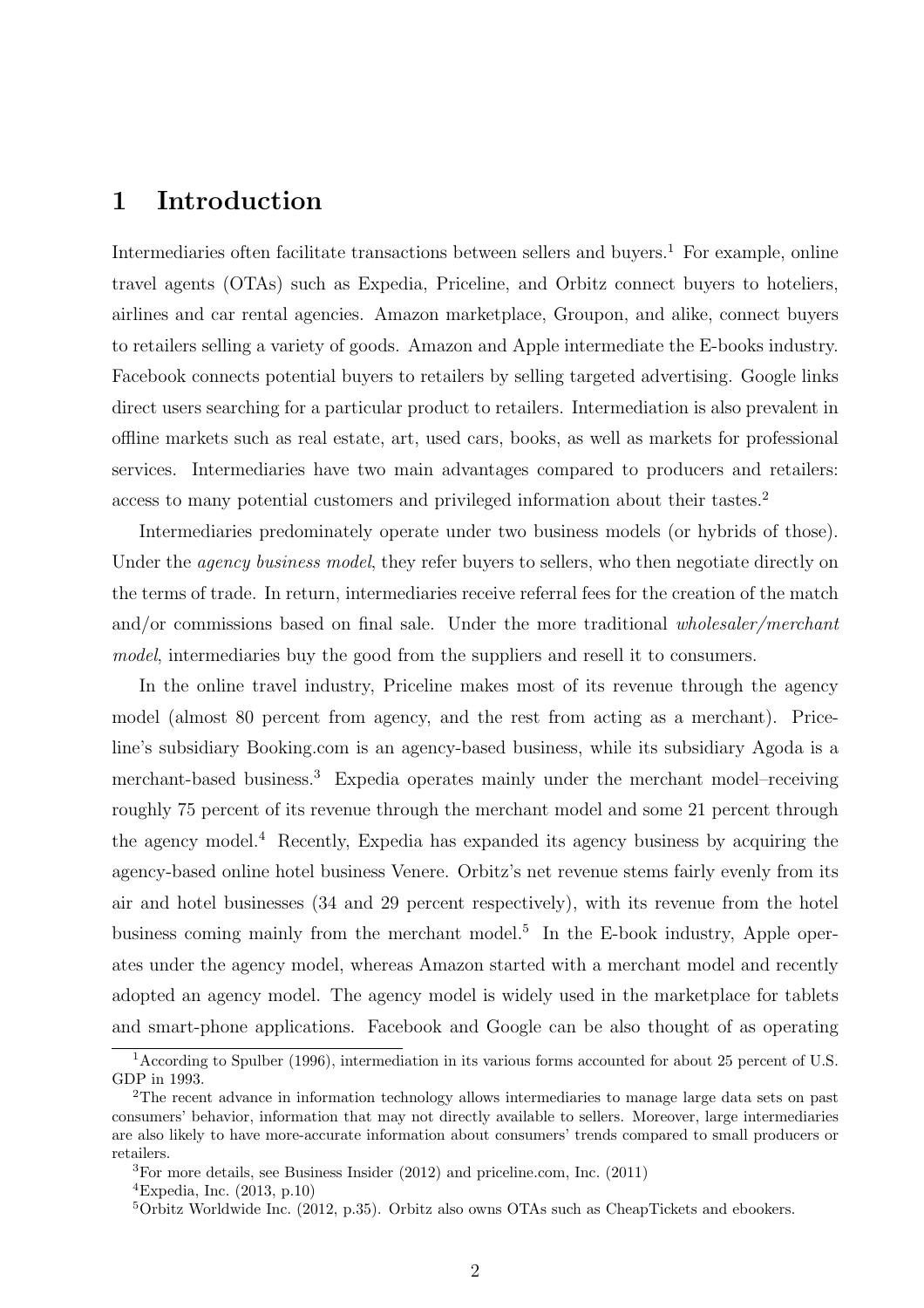under an agency model. The agency model is also used in more-traditional markets such as real estate and markets for professionals (actors, artists, sports players). The proliferation of social media has also increased the implementation of marketing strategies based on the agency model–e.g., affiliate and referral marketing.<sup>6</sup> The merchant model is the standard for classic wholesalers and retailers.

The merchant model suffers from a double-marginalization problem: The seller exercises market power against intermediaries who, in turn, exercise it against buyers. As a consequence, the joint profit of seller and intermediaries is less than the seller's profit if he had access to all buyers' and intermediaries' information. In contrast, once the agency model is in place, the seller and the buyers can negotiate directly, thereby overcoming this problem. There is, however, a potential adverse-selection problem: Intermediaries have incentives to adopt a hybrid model in which they refer only low-value buyers and retain high-value buyers with the hope of extracting high margins from resale. Our paper studies how these forces shape the market. We clarify the conditions under which intermediaries specialize in agency and when we should expect to observe a co-existence of the two business models. We also study the welfare consequences of the two models and consider the implications of our results for policy debates on vertical agreements.

In our model, there is a seller with one object for sale. The seller is in contact with a number of intermediaries, and each intermediary has private information about the set of buyers he has access to and about their valuations. The seller and the intermediaries have no consumption value for the object. We study the following game. At the outset, the seller and the intermediaries negotiate the level of the referral fee. The referral fee determines the payment to each intermediary per referred buyer. In the *referral phase*, intermediaries decide which buyers to refer. Once a buyer is referred, the seller deals directly with him. In the *trading phase*, the seller sells the object to the intermediaries and the referred buyers. If a buyer obtains the object, the game ends. If an intermediary obtains the object, then the intermediary sells it optimally to the buyers he has not referred.

Our first result is that when the referral fee is positive, in all equilibria, intermediaries refer all their buyers to the seller regardless of their private information about buyers (Theorem 1). Hence, even arbitrarily small referral fees lead intermediaries to specialize in agency, despite

<sup>6</sup>Affiliate marketing is a performance-based marketing in which a business rewards one or more affiliates for each visitor or customer brought in by the affiliate's own marketing efforts (see Hoffman and Novak, 2000). According to a recent Forrester estimate (Forrester Research, 2012), U.S. affiliate online marketing spending will increase by a compound annual growth rate of nearly 17 percent between 2011 and 2016, growing to \$4.5 billion.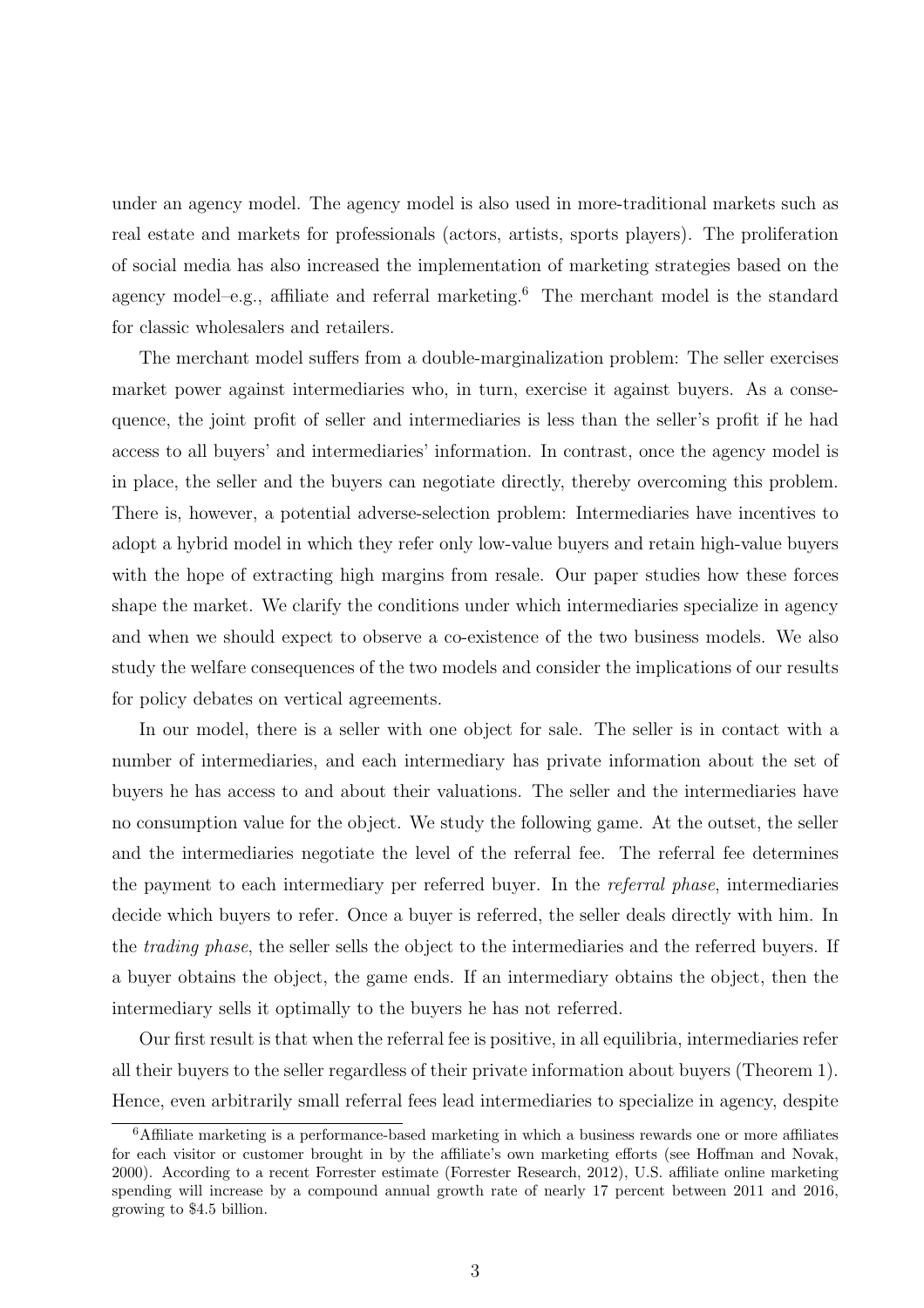the fact that they can always choose the merchant model of buying and reselling. To see this, consider a simple example of one intermediary with one buyer; the intermediary knows the buyer's valuation, but the seller knows only that it is either high or low. Since the seller behaves optimally when selling the good, the intermediary anticipates that the price asked by the seller is always weakly above the buyer's lowest valuation. Then, an intermediary with a low-value buyer always prefers to refer and receive the positive referral fee. Hence, upon observing no referral, the seller infers that the intermediary has a high value-buyer and, therefore, asks a high price, leaving zero profit for the intermediary. This unraveling force implies that there is no equilibrium in which the intermediary is active with positive probability in the resale market.

Once intermediaries are specialized in agency, we show that the seller, using a small commission fee, can extract the intermediary's information at virtually no cost.<sup>7</sup> This, in combination with the previous result, implies (Theorem 2) that the aggregate equilibrium profit of the seller and the intermediaries equals the expected revenue that the seller achieves when he has access to all buyers' and all intermediaries' information–which we call the "integrated-industry profit."

Theorem 1 and Theorem 2 show that the possibility of referrals leads intermediaries to adopt the agency model, and this specialization removes possible distortions arising from intermediation via resale. In particular, the presence of referrals/commissions in our model, and in trading environments more generally, may generate an outcome that is equivalent to that obtained through an explicit vertical agreement, such as a royalty contract. This is of interest to policy makers and competition authorities, who are often concerned that vertical contracts may restrict competition and decrease aggregate welfare.<sup>8</sup> In Section 6, we show that, in a number of important cases, the presence of referrals/commissions unambiguously increases (ex-ante) aggregate welfare relative to a situation where there is a ban on referrals/commissions.

Our results not only speak to the prevalence of the agency model in online markets, but can also account for the large heterogeneity in the level of referral fees/commissions.

<sup>&</sup>lt;sup>7</sup>In the example with one perfectly informed intermediary and one buyer, the seller asks the intermediary to report his private information about the value, commits to ask the buyer a price that equals to the reported value, and pays the intermediary a percentage of his final revenue. The interests of the seller and of the intermediary are perfectly aligned.

<sup>8</sup>See Rey (2003) for an extensive survey of the academic literature on vertical restraints and an account of the legal issues related to vertical restraints in the United States and the European Union. We also refer to Johnson (2013a,b), for an analysis of the agency and the merchant model in terms of consumer surplus. In contrast to Johnson (2013a,b), in our general analysis, which business model is used is endogenous.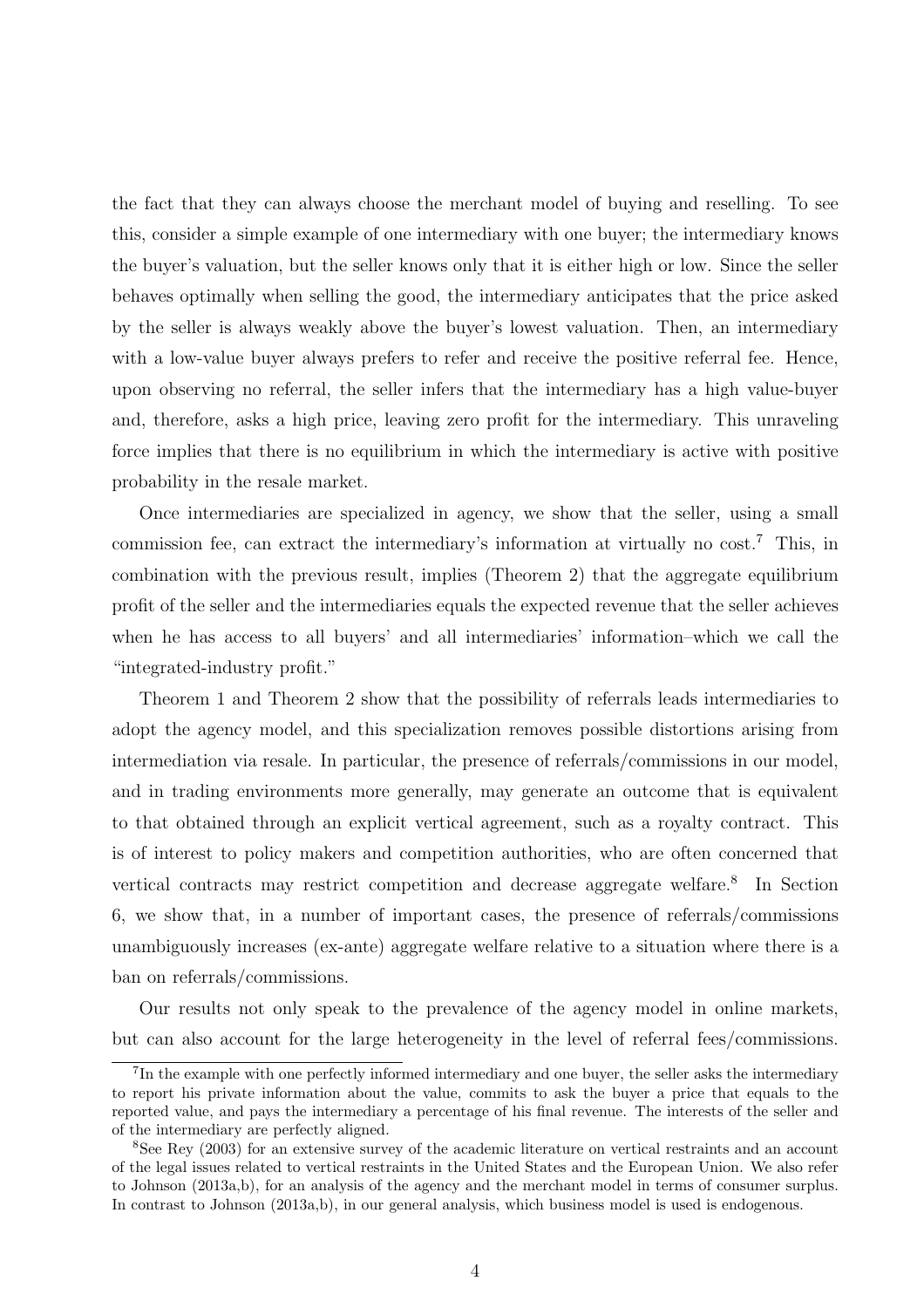We show that when the seller has the all bargaining power to set referral fees, then, in equilibrium, referral fees are zero (i.e., are set at marginal cost of referring), the seller obtains the integrated industry profit, and intermediaries are left with no rent (Theorem 3). However, when intermediaries have the bargaining power to set the referral fees, intermediaries can extract as much as their marginal contribution to the integrated industry profit (Theorem 4).

These findings are consistent with what we observe: An industry report on the online travel agent industry indicates that the typical OTA commissions in the three major travel sectors are as follows: Airlines \$0, Car Rental \$0, Hotels \$50-\$150 (based on Average Daily Rate of  $$100 - $300$ .<sup>9</sup> Practitioners attribute these differences mainly to differences in the bargaining power of sellers (airlines, car rental companies, hoteliers) vis-à-vis intermediaries (the OTAs) when it comes to negotiating fees.

Our results that revenue from referrals depends on bargaining power may help improve the pricing of stocks in IPOs of companies such as Facebook, Twitter, Lore.com or Pinterest, whose business models are very different from the traditional ones. These companies start offering the service for free with the objective of maximizing the number of users. Then, they leverage their access to individuals and function as intermediaries to various sellers. On the one hand, our analysis predicts that if sellers have stronger bargaining power vis- $\grave{a}$ -vis these companies, we should expect their revenues from referrals to be low. On the other hand, when intermediaries have stronger bargaining power, they can expect higher revenues from referrals.

In the last part of the paper, we explore the limits of our result on intermediaries' specialization in agency (Section 7). To break this specialization result, we need to introduce additional frictions that prevent the seller from extracting intermediaries' revenue from resale. Such frictions include budget-constrained intermediaries; intermediaries who have positive consumption value; and strong restrictions on the selling procedures that the seller can adopt. In such environments, when referral fees are small, intermediaries may prefer not to refer high-value buyers and make positive profit in the resale market. This is possible even though the seller anticipates that high-value buyers are not referred. In equilibrium, then, intermediaries adopt a hybrid business model that involves both agency and merchant activities.

<sup>&</sup>lt;sup>9</sup>See the Table on page 4 of that report Starkov  $(2010)$ .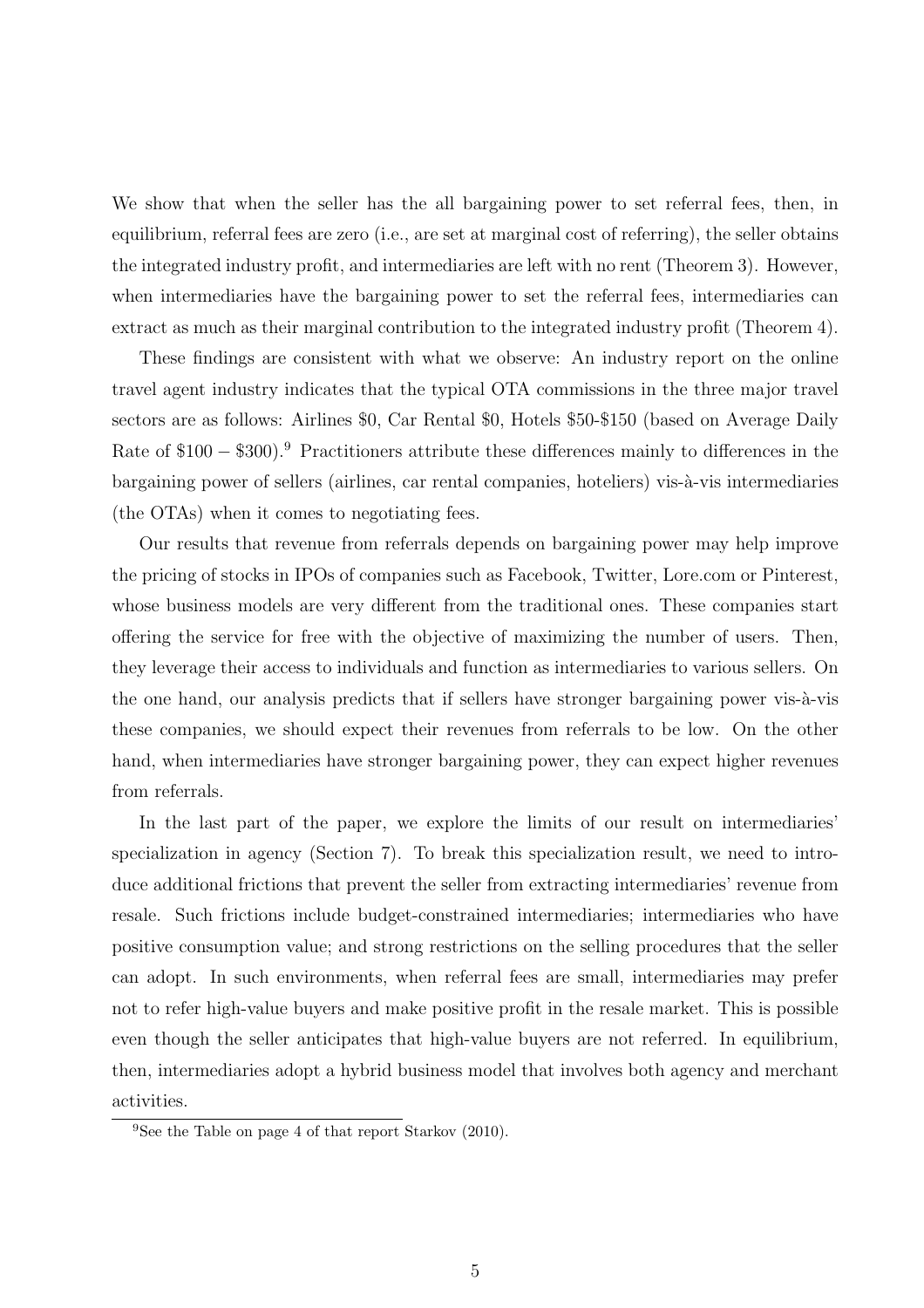### 1.1 Literature Review

Although there is an extensive literature on intermediation, to the best of our knowledge, there is no systematic work that examines the interplay between the option to intermediate trade via matching the buyer and the seller (agency-model) and the option to intermediate trade by buying and reselling (merchant-model). We complement the existing literature by studying the trade-offs generated by these two business models and highlight basic mechanisms that can help explain the prevalence of the agency model in many online and offline markets.

One function of intermediaries often highlighted by the literature is to decrease the search costs of buyers and sellers (e.g., Rubinstein and Wolinsky, 1987; Yavas, 1992, 1994, 1996; Gehrig, 1993; Watanabe, 2010, 2013; Johri and Leach, 2002; Shevchenko, 2004; Smith, 2004; Shi and Siow, 2012). The basic premise of this literature is that there are frictions that may prevent buyers and sellers from transacting, and that intermediaries are endowed with a technology that reduces frictions. For example, intermediaries can hold inventories so that they improve matches between buyers and sellers. These models involve random matching and abstract away from problems of asymmetric information, focusing on the circumstances in which intermediation occurs.

Another part of the literature emphasizes the role of intermediaries in certifying the quality of goods, which is known to the sellers but not to the buyers, (e.g., Milgrom, 1981; Shavell, 1994; Lizzeri, 1999; Jovanovic, 1982; Biglaiser, 1993; Li, 1998; Inderst and Ottaviani, 2012). We share with this literature the emphasis on asymmetric information among sellers, intermediaries and buyers, as well as an explicit model on how this information can be aggregated. However, our focus is on the asymmetric information between the seller and the intermediaries with respect to buyers' valuations, and, in our model, the aggregation of information occurs via referrals.

Our work is also related to the literature on resale, (Calzolari and Pavan, 2006; Zheng, 2002; Jehiel and Moldovanu, 1999, e.g.) and the literature on intermediation in networks (e.g., Blume et al., 2007; Condorelli and Galeotti, 2012; Nava, 2012). In these papers, a seller can negotiate with a subset of buyers, who, in turn, can negotiate with other buyers. These works focus on understanding how the possibility of resale affects the seller's incentives and the possible inefficiencies that resale markets may introduce. Referrals are not possible.

Finally, our paper relates to the literature on referrals. Arbatskaya and Konishi (2012) and Park (2005) focus on horizontal referrals in models in which consumers try to find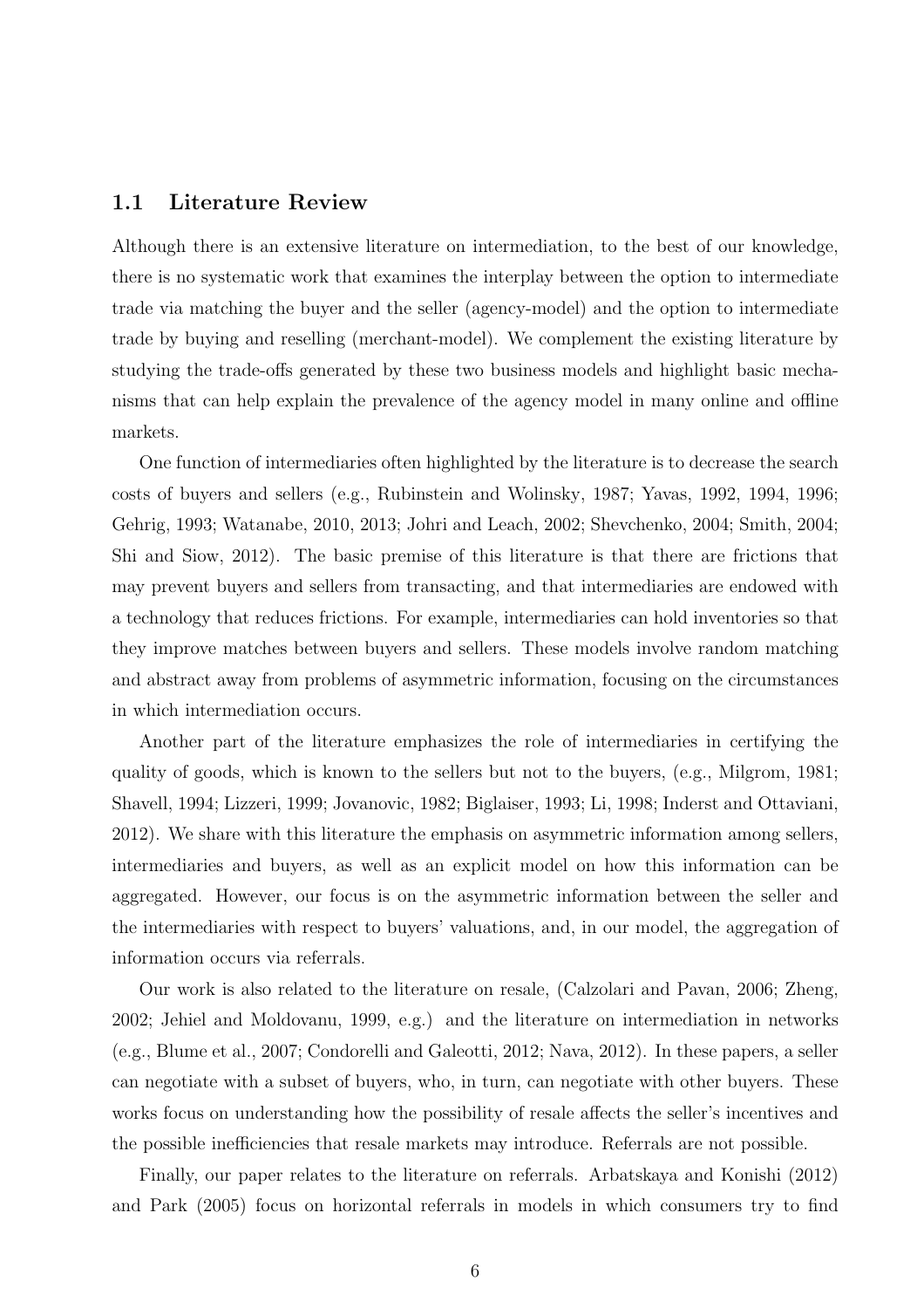products matched to their tastes. Park (2005) looks at the interaction between customers and experts in an infinitely repeated game, in which experts' referrals are modeled as cheap talk. Garicano and Santos (2004) focus on vertical referrals by looking at the matching between agents and opportunities. Montgomery (1991) and Galenianos (2012) study the effects of allowing firms to hire through referrals for labor-market outcomes. In these two papers, hiring through a referral means hiring a social contact of a current employee. We are interested in the role of referrals in markets where trade can be intermediated and there is asymmetric information, and so our model of referral and the questions we pose are different from these works'.

## 2 An Illustrative Example

We develop a simple example to illustrate the main findings of the paper. All the results hold in the context of a more general model, which is introduced in Section 3.

In this example, the seller has an object for sale and is connected to one intermediary, who is connected to one buyer. The valuation of the buyer for the object is  $v_B \in \{v_L, v_H\}$ , with  $0 < v_L < v_H$ ; the seller believes that  $v_B = v_H$  with probability  $f > 0$  and the intermediary knows  $v_B$ . The seller and the intermediary derive no utility from consuming the object.

### 2.1 Merchant Model

Suppose, first, that the seller can trade only via the intermediary. If the intermediary does not acquire the object, the game ends. Otherwise, the intermediary becomes the new owner of the object and resells to the buyer.

It is optimal for the seller to post a price equal to  $v_L$  if  $v_L > f v_H$  and a price equal to  $v_H$ otherwise. The intermediary accepts the offer if, and only if, the price is lower than or equal to  $v_B$ . If the intermediary acquires the object, he asks a price equal to  $v_B$  from the buyer, who accepts the offer.

Result 1 *Suppose that the seller can trade only via the intermediary. The ex-ante expected profit of the seller is*  $\Pi = \max\{v_L, f v_H\}$ . The seller does not attain all the available surplus: *if*  $v_L > f v_H$ , the intermediary makes a profit when  $v_B = v_H$ ; if  $v_L < f v_H$ , the outcome is *inefficient when*  $v_B = v_L$ .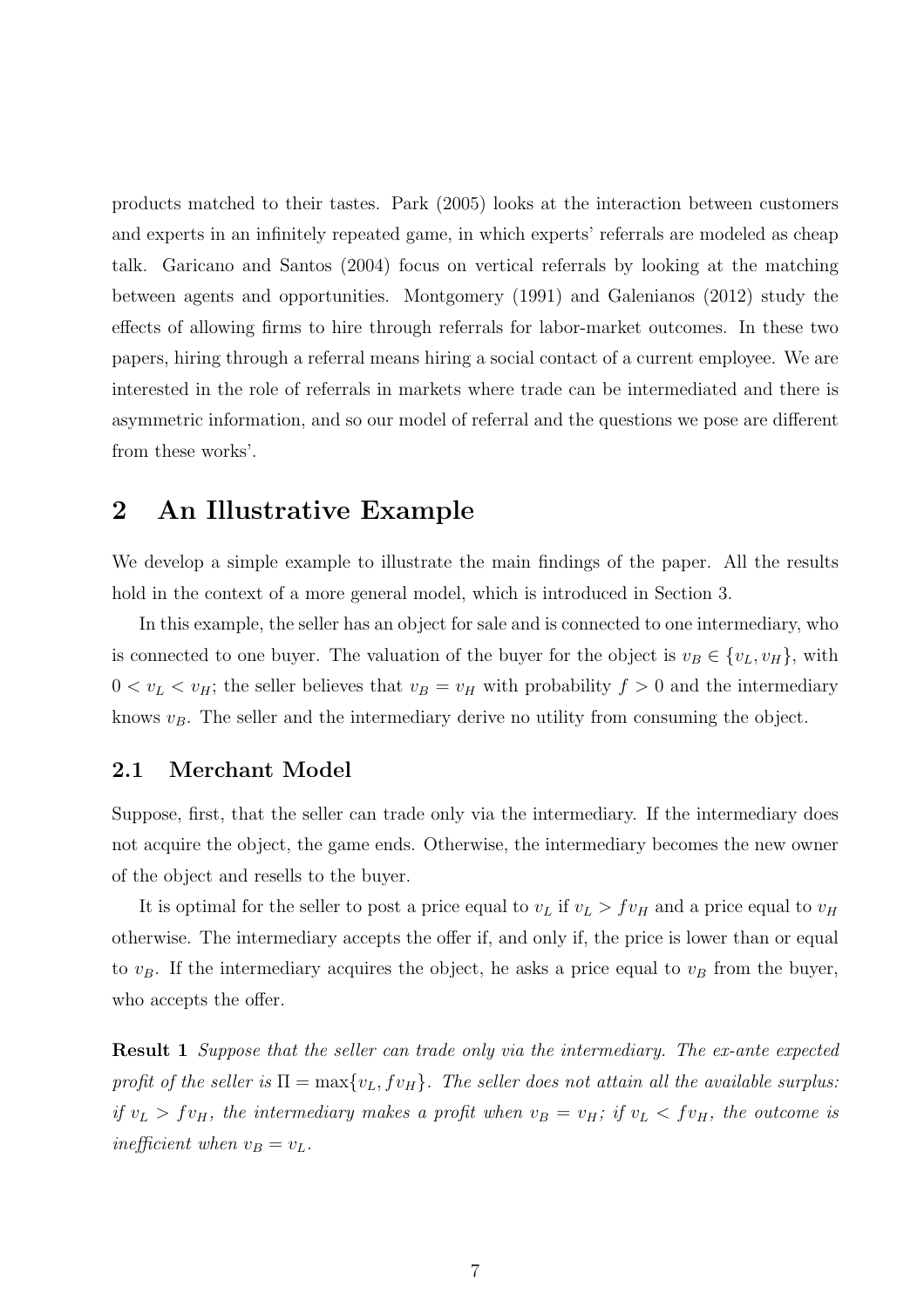### 2.2 Agency Model: the Role of Referrals

In the agency model, the intermediary receives a referral fee  $\kappa > 0$  if he refers the buyer to the seller. Given  $\kappa$ , the intermediary decides whether or not to refer the buyer. If the intermediary does not refer the buyer, the seller can sell only to the intermediary, and the game proceeds as in the previous section. If the intermediary refers the buyer, then the seller pays  $\kappa$  to the intermediary and trades directly with the buyer.

Our main result is that when the possibility of referrals is present, in equilibrium, the intermediary specializes in agency.

Result 2 (Unraveling) *In every equilibrium, the intermediary refers his buyer regardless of his type.*

The intermediary must always refer the low-valuation buyer because if the buyer is not referred, the seller will ask the intermediary for a price that is at least as high as  $v<sub>L</sub>$ . In light of this, the intermediary must also refer the high-value buyer. Suppose that this is not the case; then, since the intermediary always refers the low-value buyer, the seller, upon non-referral, infers that the buyer has a high value and so asks the intermediary for a price  $v_H$ .

Even if the intermediary provides access to his buyer at virtually no cost, the intermediary still retains all information about his buyer's valuation. However, once the buyer has been referred, the seller can extract the intermediary's information using an arbitrarily small commission fee: The seller asks the intermediary to report the buyer's value; commits to ask the buyer for a price that equals to the reported value; and pays the intermediary a percentage of his final revenue. The interests of the seller and of the intermediary become perfectly aligned. Let  $\Pi^* = fv_H + (1-f)v_L$  be the "integrated-industry profit." Since the intermediary has complete information about buyers' valuation, the integrated-industry profit equals total surplus.

Result 3 (Integrated-Industry Profit) *The ex-ante expected aggregate profit of the seller and the intermediary equals the integrated-industry profit. The seller obtains*  $\Pi^* - \kappa$  *and the intermediary gets* κ*.*

### 2.3 Endogenous referral fee

So far, the referral fee has been treated as positive and exogenous. Next, we consider referral fees that arise as the result of a negotiation between the seller and the intermediary.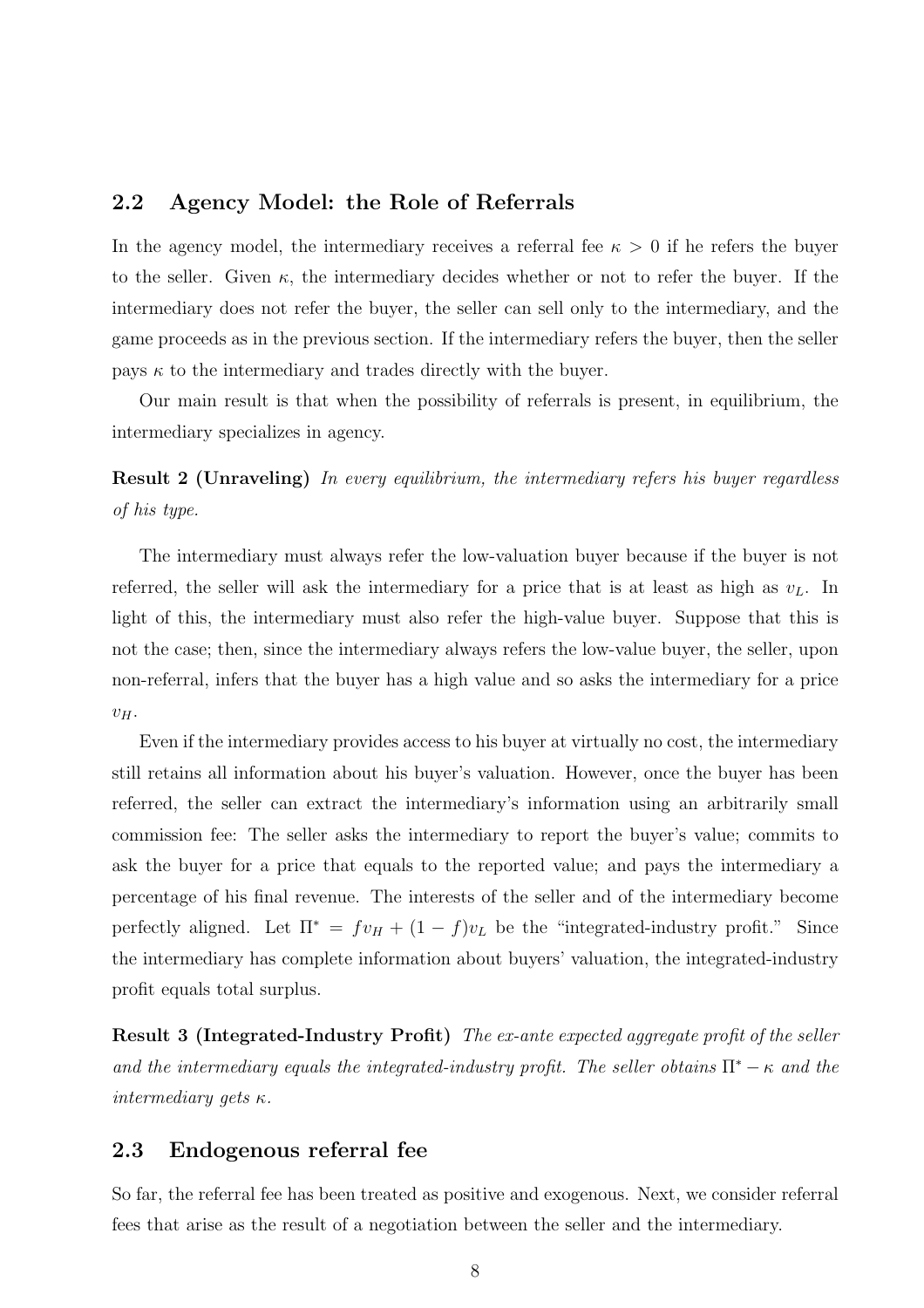First, consider a scenario in which the seller has all the bargaining power in setting the referral fee. In particular, suppose that at the beginning of the game, the seller announces a referral fee  $\kappa \geq 0$ , and then the game proceeds as in the previous section. We know from Result 3 that if the seller announces  $\kappa$ , then he obtains  $\Pi^* - \kappa$ . Since the seller can choose  $\kappa$ , we have:

Result 4 (Referral fees set by seller) *Consider the game in which the seller announces referral fees. In every equilibrium, the seller obtains the all integrated industry profit* Π<sup>∗</sup> *.*

When the seller organizes referrals, the intermediary is left with no rent. In this case, if the intermediary has the ability to commit to not referring his buyers, he will choose to do so.

Second, we now endow the intermediary with the power to propose the referral fee. In particular, the intermediary proposes a referral fee and the seller decides whether or not to accept it. If the seller rejects the referral fee, we move to the game described in Section 2.1. If the seller accepts, we move to the game described in Section 2.2. Our main result is that there is a class of equilibria where the joint profit of the seller and the intermediary equals the integrated-industry profit  $\Pi^*$ .

Result 5 (Referral fees set by intermediary) *Consider the game in which the intermediary announces referral fees. There is a class of equilibria where the intermediary proposes*  $\kappa^* \in [0, \Pi^* - \Pi]$ , the seller accepts  $\kappa^*$  and the intermediary refers the buyer. The aggregate *payoff of seller and intermediary is the integrated-industry profit* Π<sup>∗</sup> *, and the intermediary*  $gets \ \kappa^*$ .

### 2.4 Summary

The analysis of this example reveals that, in equilibrium, the agency model prevails. Moreover, the seller and the intermediary jointly achieve the highest possible profit available, given their information. Therefore, distortions typical of trading environments in which intermediaries act as merchants are absent. How the value added by referrals is shared between the seller and the intermediary depends on their bargaining power when negotiating the referral scheme.

The remainder of the paper generalizes these results, explores their limits, and discusses their policy implications.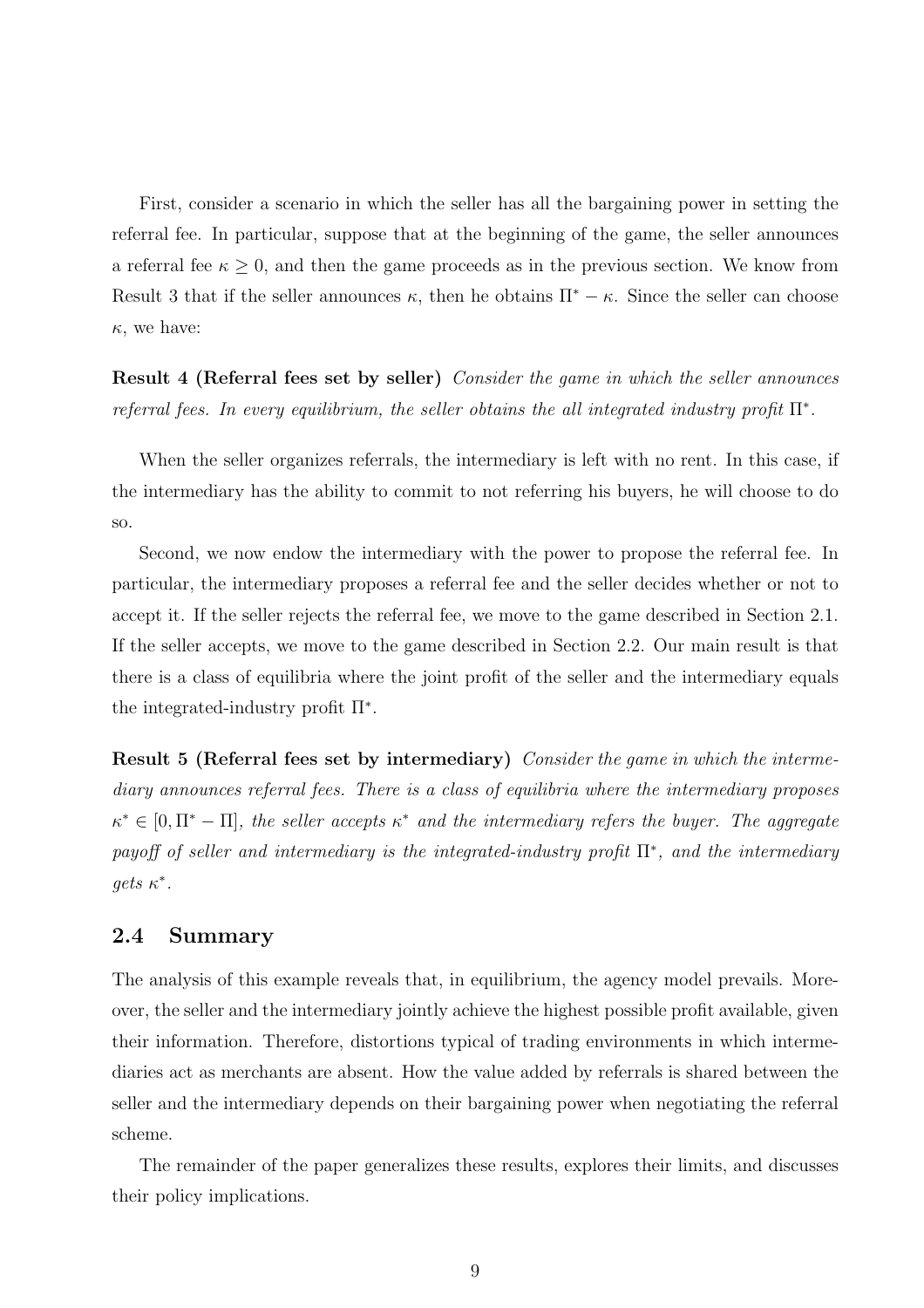## 3 Model

The seller of an indivisible object is connected to a set of intermediaries,  $\mathcal{I}$ , and each intermediary  $i \in \mathcal{I}$  is linked to a set of buyers  $B_i$ . Intermediary i privately observes the set  $B_i$ that is drawn from a finite set of potential buyers  $\mathcal{B}_i$ .<sup>10</sup> Intermediaries have exclusive access to their buyers–that is,  $\mathcal{B}_i \cap \mathcal{B}_{i'} = \emptyset$  for all  $i, i' \in \mathcal{I}, i \neq i'$ . The assignment of buyers to intermediaries is independent across intermediaries.

All agents are risk-neutral. The seller and the intermediaries derive zero utility from consuming the object. All potential buyers have strictly positive and independent private consumption values. The consumption value of buyer  $j$ , denoted  $v_j$ , is drawn from a distribution with support in a bounded measurable subset of the positive real line. We assume that all values are independently drawn.

Intermediary *i* observes a signal  $s_i^j$  $i_i$  about j's valuation, for each buyer  $j \in B_i$ . Only intermediary i and buyer j observe the signal  $s_i^j$  $i<sub>i</sub>$ . The number of possible signals about each buyer is finite;  $s_i$  denotes the vector of signals that intermediary i observes about his buyers  $B_i$ . A type of intermediary i is  $t_i = (s_i, B_i)$ , and  $\mathcal{T}_i$  is the set of possible types. Anything that it is not privately observed is common knowledge.

There is a referral fee  $\kappa_i \geq 0$  that determines the payment to intermediary  $i \in \mathcal{I}$  per referred buyer. It is natural to think that the referral fee  $\kappa$  results from negotiations between the seller and the intermediaries. Initially, we take the referral fee  $\kappa_i$  as exogenous and derive a set of results that hold regardless of how the fee is determined. In Section 5, we endogenize the referral fee by examining alternative bargaining scenarios.

We look for perfect Bayesian equilibria of the following game:

**Referral Phase.** Given  $\kappa_i \geq 0$  for all  $i \in \mathcal{I}$ , intermediaries simultaneously decide the subset of buyers they want to refer;  $\hat{B}_i$  denotes the set of buyers referred by intermediary i. Intermediary *i* with type  $t_i = (s_i, B_i)$  can refer only a subset of his buyers in  $B_i$ . The seller observes the set of referred buyers and pays each intermediary an amount equal to the referral fee times the number of buyers he has referred. We do not impose any restriction on what intermediaries and buyers observe about the set of buyers referred by other intermediaries. However, we maintain that each intermediary always observes at least what is observed by his buyers and that it is common knowledge who observes what.

<sup>&</sup>lt;sup>10</sup>This implies that a buyer of intermediary  $i$  does not observe who else is connected to  $i$ . This assumption is not essential.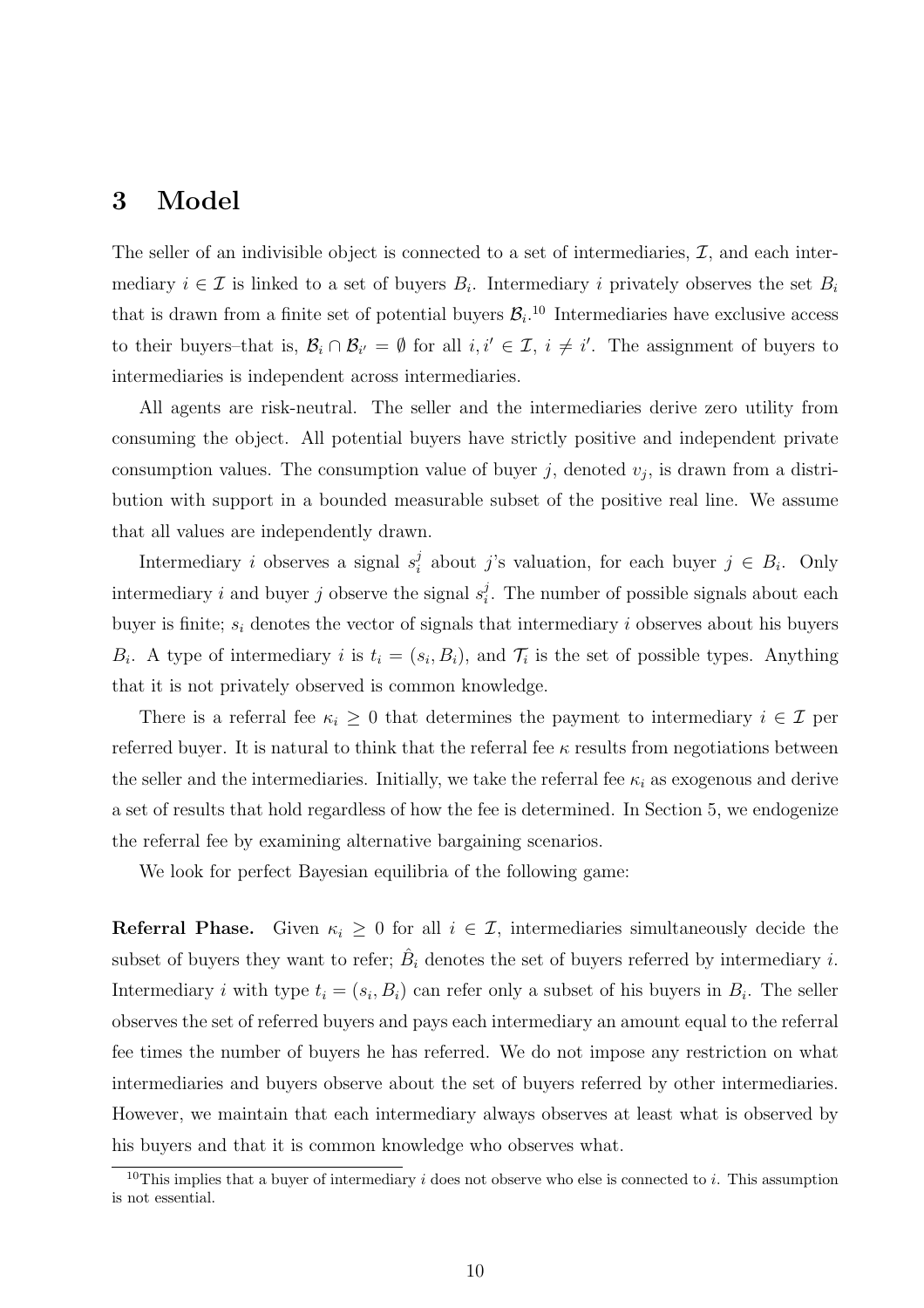Trading Phase. *Stage 1 (Sale)*: The seller selects a selling procedure to sell the object to intermediaries and to referred buyers. The game ends if no trade takes place or if a buyer gets the good. However, if an intermediary  $i \in \mathcal{I}$  acquires the object, the game proceeds to the following resale stage.

*Stage 2 (Resale)*: If an intermediary  $i \in \mathcal{I}$  acquires the object, he selects a mechanism to resell the object to the buyers that he has not referred. The game ends at the end of the resale phase, regardless of whether or not trade takes place.

We do not impose any restriction on what intermediaries and buyers observe, apart from the assumption that, in the sale phase, an intermediary always observes at least what his buyers observe and that it is common knowledge who observes what.

We assume that the seller and intermediariers propose direct incentive-compatible mechanisms that satisfy voluntary participation. Our results do not depend on the fact that the seller and the intermediary can choose *any* selling procedure: They hold for much simpler and more natural selling procedures, such as auctions with optimally-chosen reserve prices and sequential take-it-or-leave it offers, among others. We clarify this in Section 4; in Section 7, we develop an example in which the seller and intermediaries can only post a uniform price.

## 4 Equilibrium Referrals: Agency Prevails

Our first result shows that, as long as referral fees are positive, in equilibrium, each intermediary refers *all* his buyers. Thus the equilibrium predicts intermediaries' specialization in agency. The driving force is that the seller will never sell the good to an intermediary at a price that allows all intermediaries' types to obtain a strictly positive profit from reselling. Thus, among types that do not refer, there must be one that obtains zero profit from resale. As long as the referral fee is positive, this type strictly prefers to refer. Hence, every equilibrium in which an intermediary refers some but not all buyers unravels.

**Theorem 1 (Unraveling)** Suppose that  $\kappa_i > 0$  for all  $i \in \mathcal{I}$ . In every equilibrium, all *intermediaries refer all their buyers to the seller regardless of their types.*

Proof We prove the result in three steps: Step 1 introduces the notation required to prove Lemma 1, which is the core of Step 2. Step 3 uses Lemma 1 to conclude the proof.

Step 1: Resale Types. At any history following referrals, the seller's posterior belief about some intermediary i depends on the prior, on the set of referred buyers  $\hat{B}_i$ , and on i's referral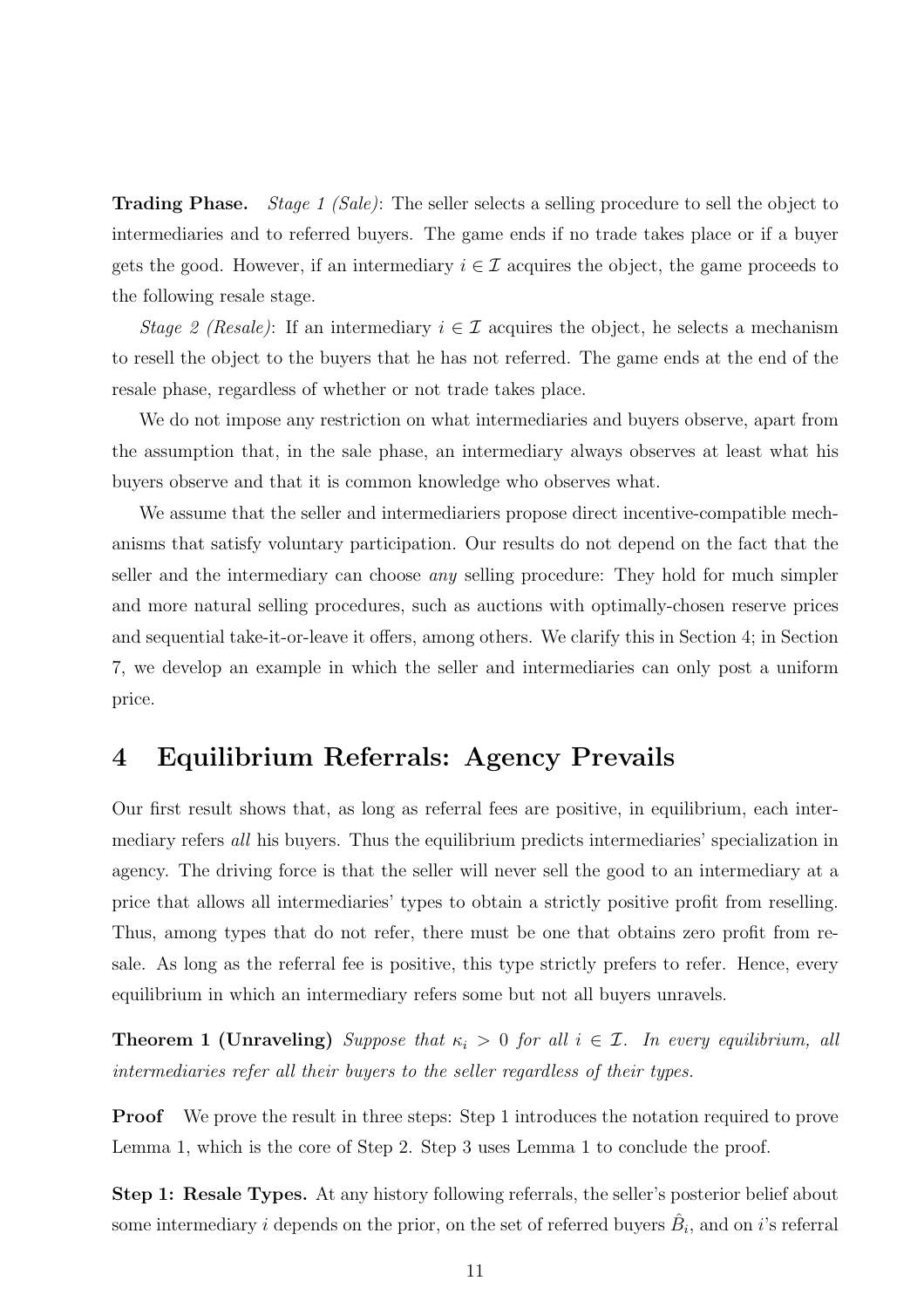strategy. Let  $\mathcal{T}_i(\hat{B}_i) \subseteq \mathcal{T}_i$  denote the support of the seller's posterior.

We denote by  $R(t_i, \hat{B}_i)$  the expected revenue from resale of intermediary i with type  $t_i \in \mathcal{T}_i(\hat{B}_i)$ . The resale value  $R(t_i, \hat{B}_i)$  depends on  $t_i$  and on the set of buyers that i has referred  $\hat{B}_i$ <sup>11</sup>

We define the set  $\mathcal{T}_{i}^{*}(\hat{B}_{i}) \equiv \{t_{i} \in \mathcal{T}_{i}(\hat{B}_{i}) : \hat{B}_{i} \subsetneq B_{i} \text{ and } R_{i}(t_{i}, \hat{B}_{i}) > 0\}$  as the subset  $\mathcal{T}_i(\hat{B}_i)$  that contains all the types that have strictly positive resale values. Whenever  $\mathcal{T}_{i}^{*}(\hat{B}_{i})$  is not empty, we define  $\underline{t}_{i}(\hat{B}_{i})$  as the type with the lowest resale value–i.e.,  $t_i(\hat{B}_i) = \arg \min_{t_i \in \mathcal{T}_i^*(\hat{B}_i)} R(t_i, \hat{B}_i).$ 

Step 2: Lowest type makes zero. At the beginning of the trading stage, the seller chooses an incentive-compatible direct mechanism that satisfies participation constraints (i.e., provides payoff higher than or equal to zero to all participants). In our setup, participants are intermediaries and buyers. Buyer i's type is his valuation  $v_i$  and, henceforth, we write  $t_i \equiv v_i$  when agent i is a buyer. When the participating agent is an intermediary, his type is  $t_i \equiv (s_i, B_i)$  in  $\mathcal{T}_i(\hat{B}_i)$ .<sup>12</sup>

Given a vector of reports  $t_i, t_{-i}$  from all agents, let  $p_i(t_i, t_{-i})$  be the expected probability that i gets the good and let  $x_i(t_i, t_{-i})$  be the expected payment.<sup>13</sup> Then, under truth-telling, the expected continuation payoff of an intermediary i of type  $t_i = (s_i, B_i)$  who has referred  $\hat{B}_i$  is:

$$
U_i(t_i) = E_{t_{-i}} \left[ p_i(t_i, t_{-i}) R_i(t_i, \hat{B}_i) - x_i(t_i, t_{-i}) \right],
$$
\n(1)

where expectation is taken using the posterior belief of the intermediary, which is known to the seller and is independent of  $t_i$ .

Lemma 1 *Consider any equilibrium history of the game where intermediary* i *has referred a* set of buyers  $\hat{B}_i \subsetneq B_i$ . Then, the continuation equilibrium payoff of intermediary type  $\underline{t}_i(\hat{B}_i)$ *is zero; i.e.,*

$$
U_i\left(\underline{t}_i(\hat{B}_i)\right) = 0.\tag{2}
$$

<sup>&</sup>lt;sup>11</sup>The resale value is the revenue corresponding to the revenue-maximizing mechanism chosen by the intermediary. Because intermediaries may have superior information relative to the buyers, this is a mechanism design problem by an informed principal. Theorem 6 in Skreta (2011) implies that the intermediaries' maximum expected revenue is the same whether or not the buyers know the intermediary's information. McAfee and McMillan (1987) establish a version of this result for the case when the intermediary's (seller's) information is the number of buyers. Hence, we can treat this as a standard mechanism design problem where the principal has no private information.

<sup>&</sup>lt;sup>12</sup>The results in footnote 11 imply that the seller's maximum expected revenue is the same whether or not his information is common knowledge. Hence, we do not specify the private information of a buyer arising from observations made during the game, given that these observations are known to the seller.

<sup>&</sup>lt;sup>13</sup>From McAfee and McMillan (1987), it follows that it is without loss of generality to assume that all participants know who participates.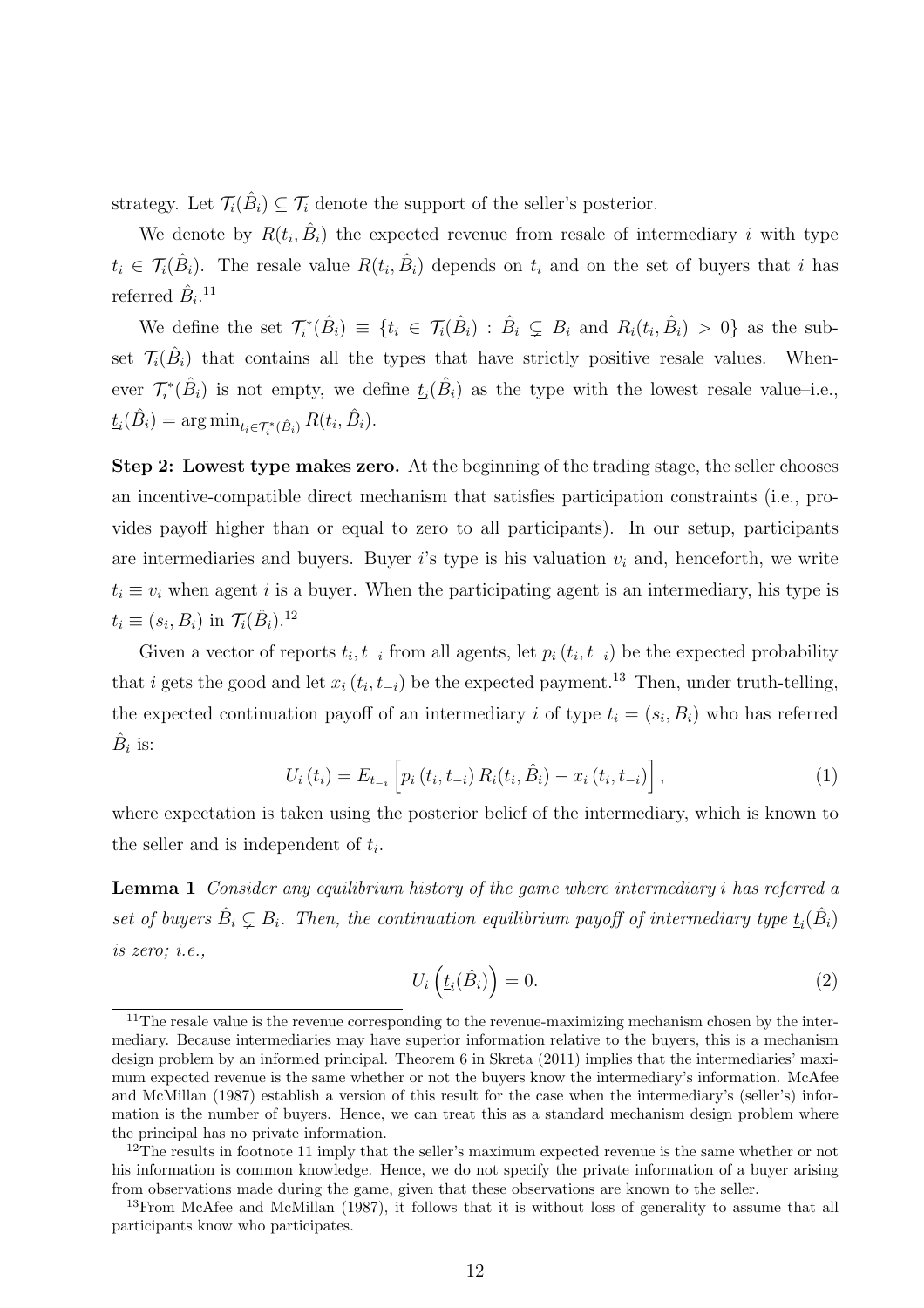#### **Proof** See Appendix A. ■

Step 3: Unraveling. Let  $\kappa_i > 0$  and suppose, to derive a contradiction, that, in equilibrium, there is a type  $t_i = (s_i, B_i)$  of an intermediary i who refers a subset of buyers  $\hat{B}_i \subsetneq B_i$ with positive probability. This implies that there exists a history where the seller observes  $\hat{B}_i$  and the set  $\mathcal{T}_i^*(\hat{B}_i)$  is not empty. In order for intermediary type  $\underline{t}_i(\hat{B}_i)$  to find it profitable not to refer all his buyers, it must be the case that

$$
U_i\left(\underline{t}_i(\hat{B}_i)\right) \geq \kappa_i \cdot \left|B_i \setminus \{\hat{B}_i\}\right| > 0,
$$

where  $B_i \setminus {\hat{B_i}}$ is the number of buyers that the intermediary type  $\underline{t}_i(\hat{B}_i)$  did not refer to the seller. This contradicts (2).

Theorem 1 generalizes well beyond the model described in Section 3. The result holds if the seller is forced to use simple selling procedures, as long as they leave no rent to the lowest resale value intermediary who participates in the resale market (i.e., Lemma 1 holds). This is the case if, for example, after referral, the seller offers the intermediaries a commission to report their types and commits to a sequence of take-it-or-leave-it offers, or to use auctions with individualized reserve prices. The result can also be easily extended to the case where buyers' values are statistically correlated or there are multiple objects for sale. The analysis can be also modified to incorporate fixed costs associated with referring a buyer.

The unraveling result may fail, instead, if all types of an intermediary who have positive resale value (even the lowest one) make a profit from acquiring and reselling the good. Section 7 explores a number of environments in which Theorem 1 fails and, as a consequence, intermediaries adopt a hybrid business model in equilibrium.

Theorem 1 shows that, in equilibrium, intermediaries specialize in agency. Since intermediaries are pooling in their referral strategy, the set of referred buyers does not convey any information to the seller about their valuations. Therefore, after the referral phase, intermediaries still possess private information that is valuable to the seller. Can intermediaries extract profits from this information?

The answer is no. Once the seller is connected to all buyers, the intermediaries' information becomes payoff-irrelevant to them, and the seller can acquire it at no cost. For instance, the seller can offer a very small fraction of his final revenue to intermediaries in exchange for their information, while committing to use the information to optimize his sale to the buyers. When this mechanism is used, the seller's and the intermediaries' interests are aligned, and intermediaries have an incentive to report their information correctly. The use of such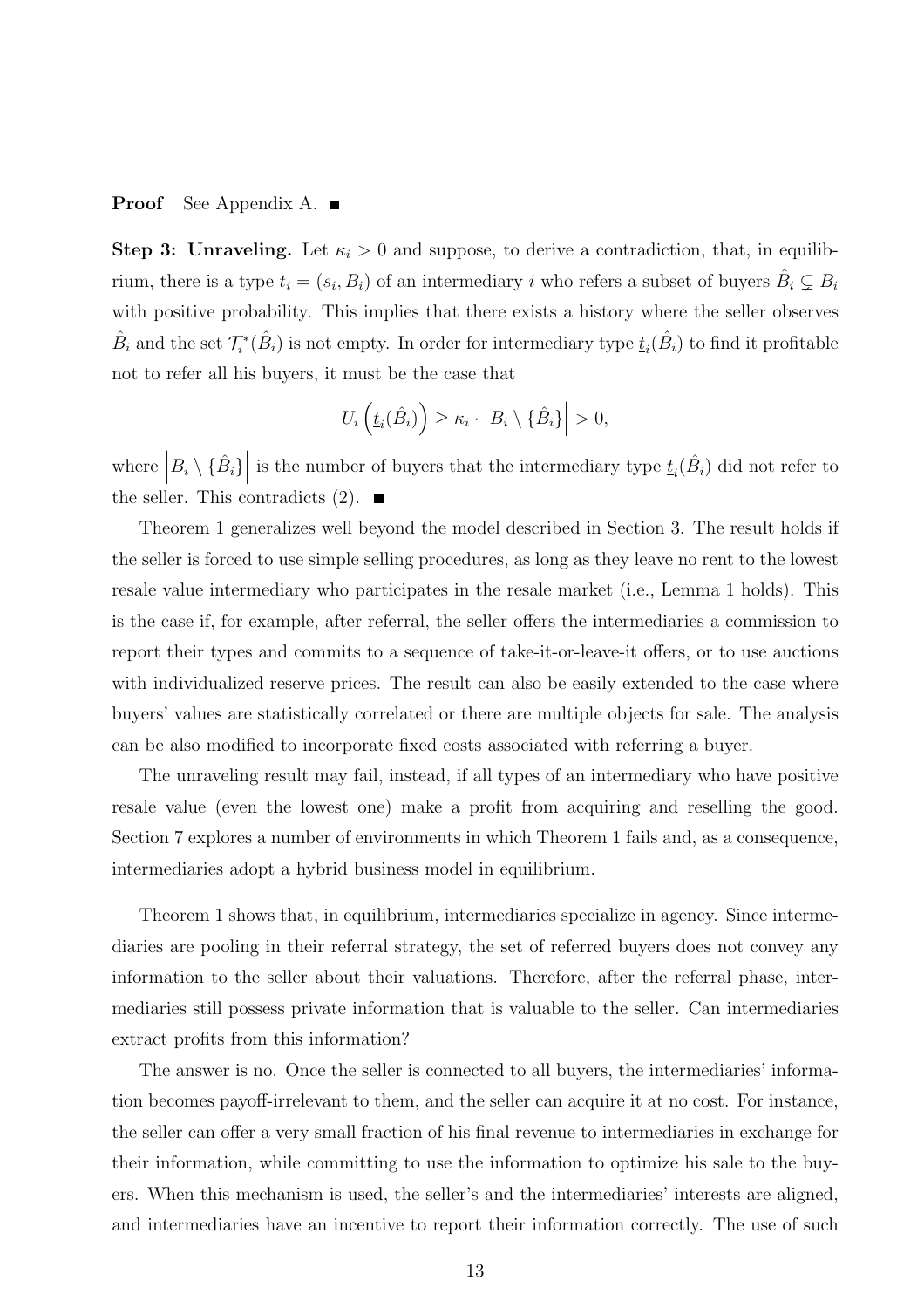commission fees is widespread in industries in which the price between buyers and seller is negotiable, and intermediaries have relevant information about buyers' preferences (e.g., in real estate, online markets, etc.).

We call *integrated-industry profit*, denoted Π<sup>∗</sup> , the revenue that the seller achieves exante when he expects to receive all signals from the intermediaries and to have access to all buyers. The unraveling result, together with the mechanism outlined above, suggest that, under the profile of referral fees  $\{\kappa_i\}_{i\in\mathcal{I}}$ , the seller can always obtain

$$
|\mathcal{I}|(1-\alpha)\Pi^* - \sum_i \kappa_i E[|B_i|],
$$

using commission fee  $\alpha$ , where  $E[|B_i|]$  denotes the seller's prior expected number of buyers of intermediary i. Hence, given that the seller is free to pick  $\alpha$  arbitrarily small, we obtain the following result.

**Theorem 2** *Suppose that*  $\kappa_i > 0$  *for all*  $i \in \mathcal{I}$ *. In every equilibrium, the ex-ante expected joint payoff of seller and the intermediaries is the integrated-industry profit* Π<sup>∗</sup> *. The ex-ante* expected equilibrium payoff of the seller is  $\Pi^* - \sum_i \kappa_i E[|B_i|]$ , while intermediary *i* obtains  $\kappa_i E[|B_i|]$ .

#### **Proof** See appendix A.  $\blacksquare$

The result of Theorem 2–i.e., that all buyers are referred and information is aggregated in such a way that integrated-industry profits are achieved (jointly by the intermediaries and the seller)–is robust. For instance, we can obtain an analogous result if we write a model in which the referral fee represents a percentage  $\kappa_i$  of the final seller's revenue and, in the referral phase, we allow intermediaries to, in addition to referring their buyers, also send a (cheap talk) message about buyers' type. The analysis of this case can be found in an online appendix (Appendix B).

## 5 Endogenous referral fee

It is natural to think that the level of the referral fee  $\kappa_i$  is the result of a negotiation between the seller and the intermediaries. In this section, we consider two polar bargaining scenarios, one in which the seller proposes the referral fees and another in which intermediaries propose. The former case captures environments in which the seller has more bargaining power than the intermediaries, while the latter captures environments in which the bargaining power is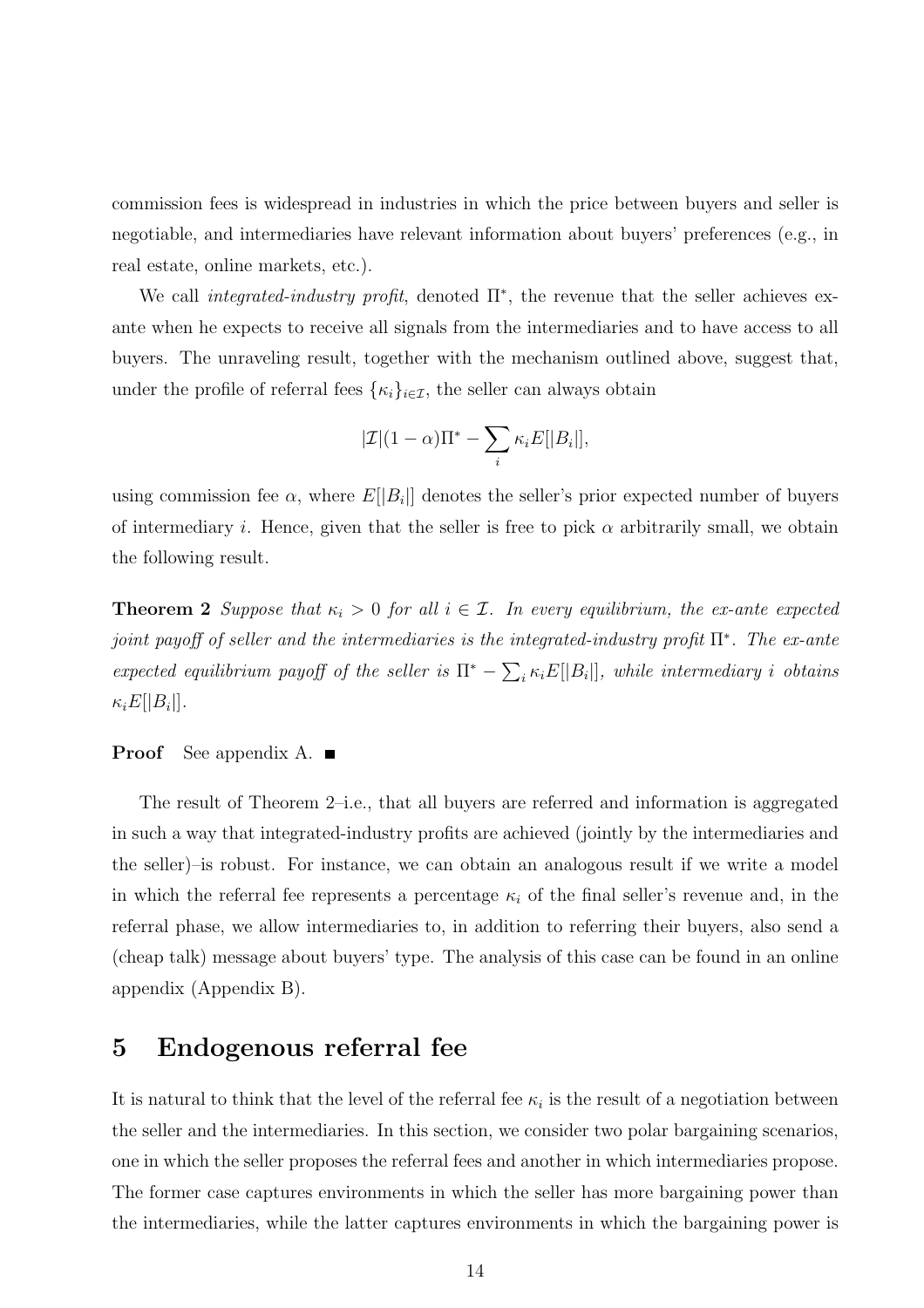more concentrated on the intermediaries' side. Our main finding is that when the seller has bargaining power, referral fees will be equal to the marginal cost of referring a buyer (i.e., zero in our model), while when intermediaries have bargaining power, they can extract the value of their access to buyers and their information.

### 5.1 Bargaining power to the seller

Consider a variant of the model in Section 3, in which prior to the referral phase, the seller publicly proposes a referral fee  $\kappa_i \geq 0$  that determines the payment to intermediary  $i \in \mathcal{I}$ , per referred buyer. After the announcement, the game proceeds as described in Section 3.

Theorem 2 implies that if the seller announces  $\kappa_i > 0$  for all  $i \in \mathcal{I}$  he obtains

$$
\Pi^* - \sum_i \kappa_i E[|B_i|],
$$

(recall that  $E[|B_i|]$  is the expected number of buyers of intermediary i given the seller's prior, and  $\Pi^*$  is the integrated industry profit). Since the seller can choose  $\kappa_i$  arbitrarily small, we conclude that in all equilibria of this game, he must obtain  $\Pi^*$ .

Theorem 3 *The game in which the seller announces referral fees has a unique equilibrium outcome where the intermediaries specialize in agency and earn zero profits, and the ex-ante expected equilibrium payoff of the seller is the integrated-industry profit* Π<sup>∗</sup> *.*

#### Proof See Appendix A. ■

Suppose that we would allow seller to choose any mechanism at the beginning of the game. It's clear that the best outcome he can achieve is the integrated industry profit. One contribution of Theorem 3 is, then, to show that the seller can obtain the same outcome with a simple and natural game in which the seller offers per-buyer referral fees, and in which intermediaries can choose to be either agents (refer) or merchants (buy and resell).

While referrals maximize industry profits, when the scheme is organized by the seller, it leaves intermediaries with a zero payoff. However, when intermediaries operate as merchants, they expect an information rent. Hence, when the seller has the bargaining power to introduce referral fees, there is a conflict of interest among intermediaries and the seller with regard to the introduction of such schemes. In fact, in these cases, intermediaries would gain by being able to commit ex-ante to not referring their buyers. We show in the next section that intermediaries may also profit from referrals when they have the bargaining power to set up the scheme.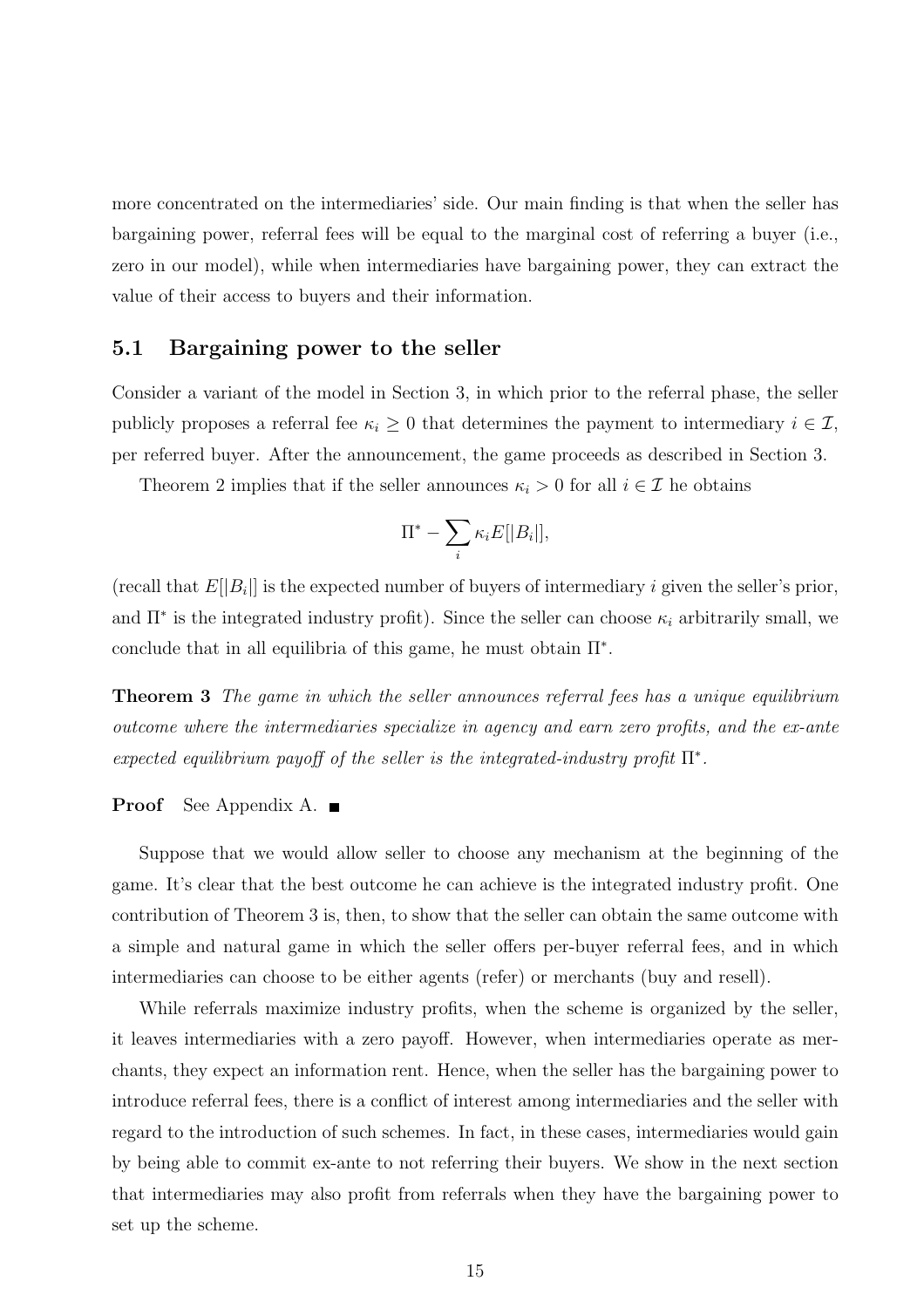### 5.2 Bargaining power to intermediaries

We now consider the scenario in which intermediaries propose referral fees to the seller. The timing of the game is as follows. First, intermediaries simultaneously announce per-buyer referral fees to the seller. Let  $\{\kappa_i\}_{i\in\mathcal{I}}$  be the profile of proposed referral fees. Then, the seller decides which referral fees to accept and which to reject. Intermediaries and buyers may or may not observe the fees posted by other intermediaries (and their acceptance), but who observes what is common knowledge and an intermediary observes more than his buyers. If the seller rejects all referral fees, the game moves directly to the trade phase, as described in Section 3. If at least one referral fee is accepted, the game moves to the referral phase, and intermediaries whose referral fee is accepted can refer their buyers. After referrals take place, the game moves to the trade phase, as described in Section 3.

We first observe that, in every equilibrium where the seller accepts referral fee  $\kappa_i > 0$ , it must be the case that intermediary i refers all his buyers to the seller, regardless of his type (Theorem 1 holds). Our second observation is that, in line with the analysis in Section 4, once intermediary i refers all his buyers, the seller is able to extract all of his information at no cost. In light of this, we can now show that, when intermediaries propose referral fees, there is a class of equilibria in which all buyers are referred (i.e., intermediaries specialize in agency); the joint profit of seller and intermediaries is the integrated-industry profit; and intermediaries can extract part of this profit.

Let Π indicate the expected payoff of the seller in the trading phase when she is connected only to intermediaries and has no additional information. For any subset of intermediaries  $\hat{\mathcal{I}}\subseteq\mathcal{I},$  let  $\Pi_{-\hat{\mathcal{I}}}^*$  indicate the payoff that the seller anticipates, when he expects to be connected to all buyers of intermediaries in  $\mathcal{I} \setminus \{ \mathcal{I} \}$  and to know their information, but he is neither connected to nor has access to the information of intermediaries in  $\hat{\mathcal{I}}$ . Note that  $\Pi_{-\varnothing}^* = \Pi^*$ and  $\Pi^*_{-\mathcal{I}}=\Pi$ . In words,  $\Pi^*-\Pi^*_{-\hat{\mathcal{I}}}$  is the marginal value to the seller from being connected in the trading stage to the buyers of intermediaries in  $\hat{\mathcal{I}}$  and obtaining all available information from them.

Theorem 4 *In the game where intermediaries propose referral fees, for any profile of referral*  $fees \; \kappa^* = {\kappa_i^*}_{i \in \mathcal{I}} \; such \; that$ 

$$
\Pi^* - \Pi_{-\hat{\mathcal{I}}}^* \ge \sum_{i \in \hat{\mathcal{I}}} \kappa_i^* E[|B_i|], \text{ for all } \hat{\mathcal{I}} \subseteq \mathcal{I}, \tag{3}
$$

*there is an equilibrium in which each type of intermediary*  $i \in \mathcal{I}$  *proposes*  $\kappa_i^*$ *, and the seller accepts the proposal and the intermediaries specialize in agency. In this equilibrium, the ex-*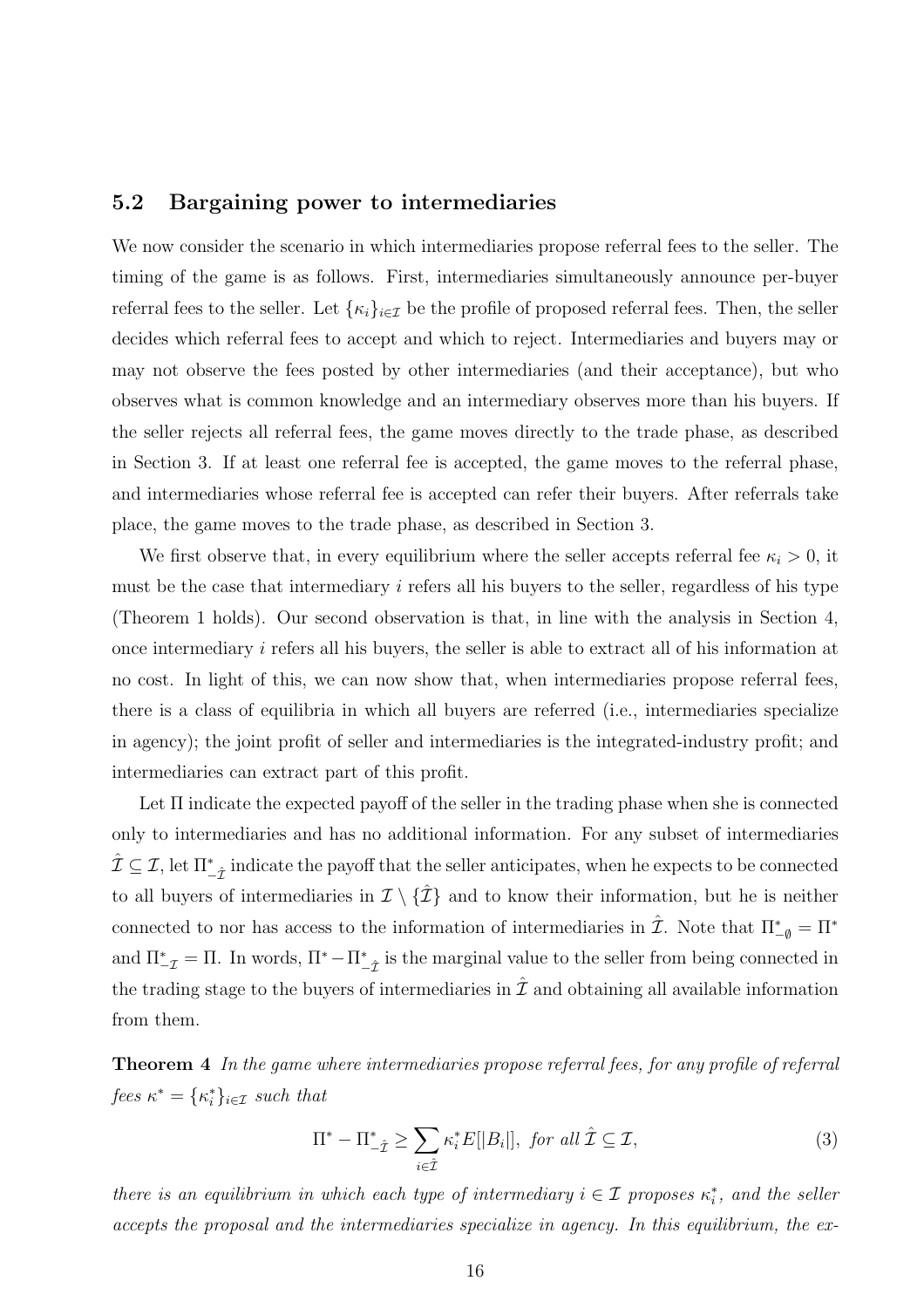ante expected equilibrium payoff of the seller is  $\Pi^* - \sum_{i \in \hat{\mathcal{I}}} \kappa_i^* E[|B_i|]$ , and the ex-ante expected *equilibrium payoff of intermediary i is*  $\kappa_i^* E[|B_i|]$ *.* 

#### **Proof** See Appendix A. ■

Every equilibrium in this class is sustained by the seller's belief that any deviation to proposing a higher fee must come from the type of intermediary having the highest resale value.<sup>14</sup> Given this, intermediaries never want to propose a different referral fee. The seller accepts all proposals because condition 3 guarantees that refusing any subset of them would result in a lower payoff.<sup>15</sup>

In the class of equilibria of Theorem 4, an upper bound of the referral fee that the intermediary *i* can ask is  $\frac{\Pi^* - \Pi^*_{-i}}{E[\|R_i\|]}$  $\frac{\hat{I}^* - I I^*_{-i}}{E[|B_i|]},$  since condition (3) must also hold when  $\hat{\mathcal{I}} = \{i\}.$  Hence, an upper bound of the equilibrium payoff of intermediary i is  $\Pi^* - \Pi^*_{-i}$ , which is the marginal contribution of intermediary i to the integrated industry profit. It then follows that as the number of intermediaries grows larger, the maximum fee that each intermediary can ask converges to zero.

When intermediaries propose the referral fees, there also exist equilibria in which intermediaries do not specialize in agency. For example, consider an equilibrium in which intermediary i, regardless of his type, demands a referral fee above his expected per-buyer marginal value  $\kappa_i^* = \frac{\Pi^* - \Pi_{-i}^*}{E[|B_i|]}$  $\frac{1-\mathbf{H}_{i}}{E[|B_i|]},$  and the seller, whenever he observes a referral fee different from  $\kappa_i^*$ , believes that the intermediary has the highest possible resale value. In this equilibrium, the seller refuses every proposal, including  $\kappa_i^*$ , and intermediaries act as merchants. Moreover, in an online appendix (Appendix C), we present an equilibrium in the same environment of Section 2, under which referral occurs with positive probability, but not with probability one, and so the two business models co-exist. In every equilibrium in which referral does not occur with probability one, the aggregate payoff of the seller and intermediaries is lower than  $\Pi^*$ , and the seller's payoff is always at least  $\Pi$  (as the seller can always ensure this payoff by rejecting all fees). When there is only one intermediary, this implies that for each of these equilibria, there is an equilibrium in which the intermediary specializes in agency (defined in Theorem 4) that results in a Pareto improvement.

<sup>&</sup>lt;sup>14</sup>These out-of-equilibrium beliefs are natural, as the intermediaries with the highest resale value are the ones who obtain the highest payoffs in the trading phase. For these reasons, the class of equilibria defined in Theorem 4 survives to standard equilibrium refinements, such as intuitive criterion and the like.

<sup>&</sup>lt;sup>15</sup>The condition in (3) is always satisfied for  $\kappa_i^* = 0$  for all  $i \in \mathcal{I}$ , and so there is always an equilibrium in this class.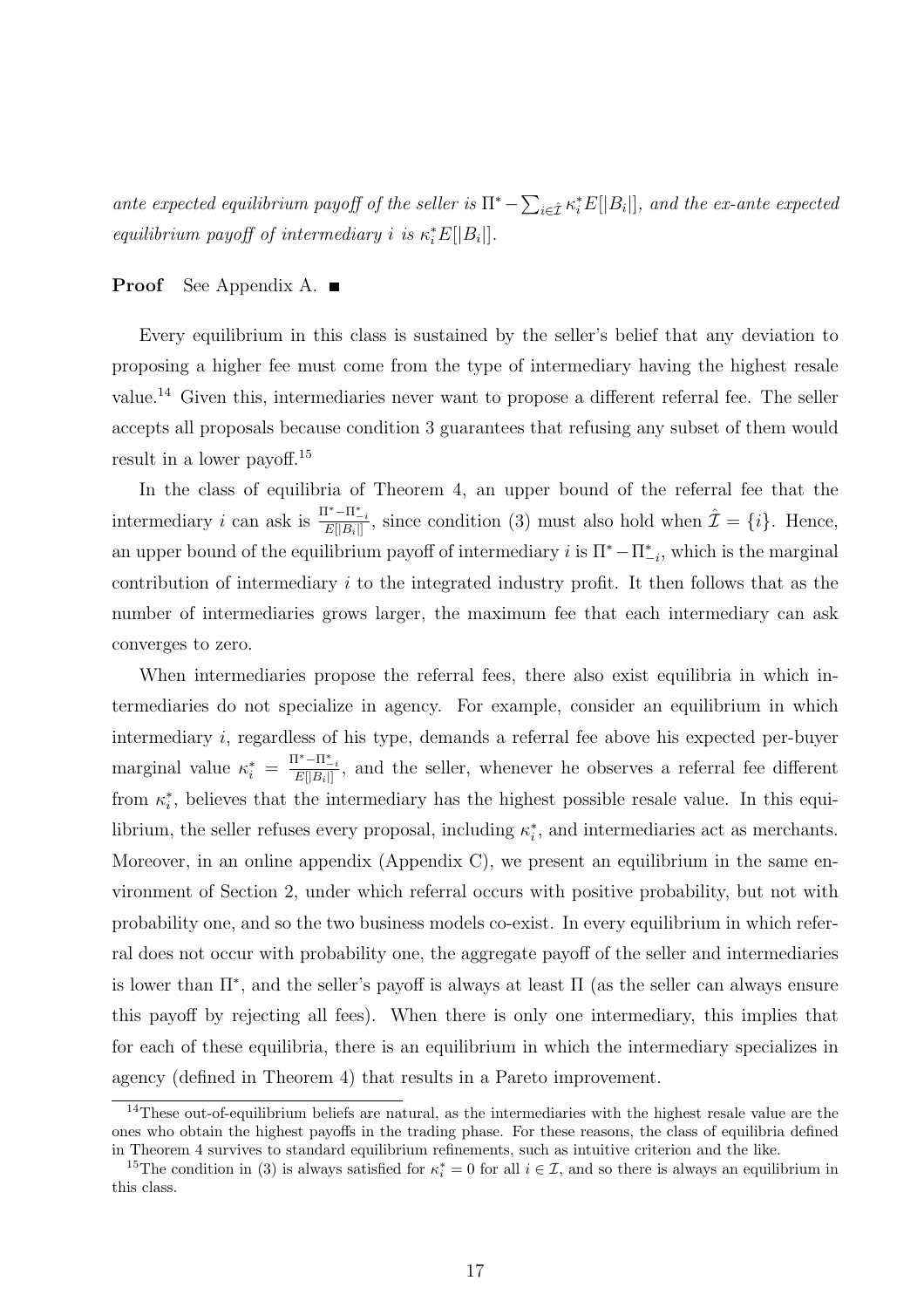## 6 Policy implications and welfare effects

Our analysis shows that referrals generate an outcome that is equivalent to one that might be obtained through an explicit vertical agreement (e.g., royalty contracts or vertical integration). For instance, under both vertical integration and an appropriately designed royalty contract, the aggregate profit of the seller and the intermediary is the integrated industry profit Π<sup>∗</sup> . Incidentally, this raises the question of why the agency model is so widely used, instead of, say, royalty contracts. One obvious answer is that royalty contracts become very complicated in the presence of multiple intermediaries, whereas referral schemes work independently of the number of intermediaries.<sup>16</sup>

That, in trading environments, the option of referring at a positive fee and vertical agreements may have similar effects on market outcomes is of interest to policy makers and competition authorities, who are often concerned that vertical contracts may restrict competition and decrease aggregate welfare. The discussion that follows shows that, much like the classic vertical agreements that solve double marginalization in the single intermediary case, referrals are likely to have positive effects on aggregate welfare. The welfare analysis we perform compares the (ex-ante expected) aggregate welfare in the equilibrium outcome of our game to the equilibrium outcome when referrals are not possible.

If there is only one intermediary, then referrals bring, unambiguously, an increase in the aggregate welfare relative to a ban on referrals: With referrals, in equilibrium, the seller deals with the same buyers and with the same information that the intermediary would deal with after having acquired the object from the seller in a pure merchant model. So, the welfare generated in the trading phase is the same in the two situations. However, in a pure merchant model, the asymmetric information between the seller and the intermediary implies that, with some probability, the object will not reach the intermediary, thereby creating a potential loss in aggregate welfare.

When there are multiple intermediaries a new complication arises. Under the merchant model only one intermediary will obtain the object, implying that many buyers do not even have the chance to participate in the resale. Referrals eliminate this source of inefficiency but may introduce a different one. In particular, when the seller aggregates a set of asymmetric buyers coming from different intermediaries, he will distort the outcome away from the efficient allocation in an attempt to maximize revenues.

 $16$ Since intermediaries access a different subset of buyers, in order to achieve the integrated industry profit, a vertical restraint agreement would require a complicated system in which intermediaries bid after having sold the option to buy to buyers, or variants of this.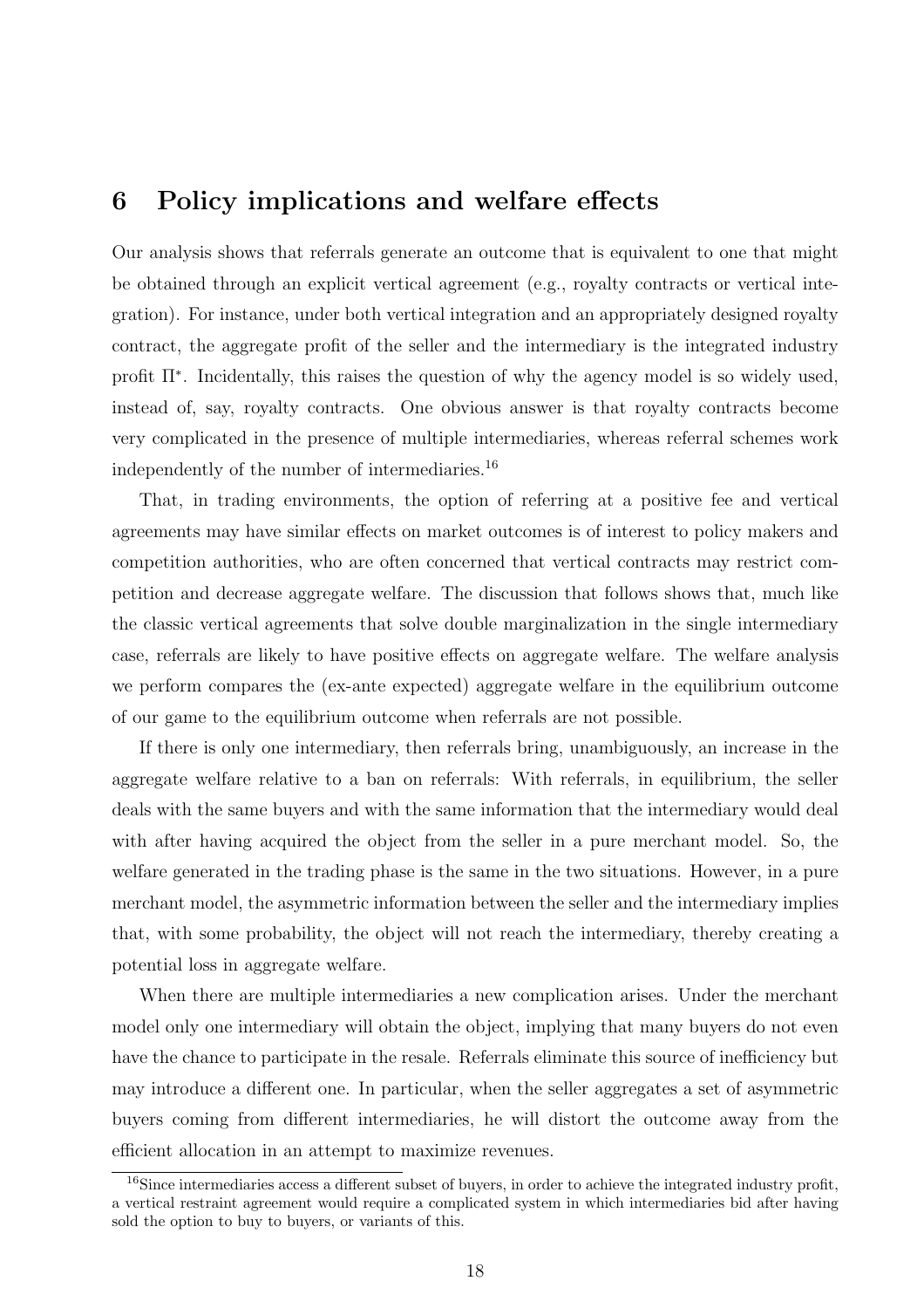Nevertheless, there are some natural cases where we can conclude that the agency model is unambiguously more efficient than the merchant model, given that the seller will generate no extra distortions. One such case is when each intermediary has private information about the number of connected buyers, but intermediaries and the seller have the same information about buyers' valuations, which are independently and identically distributed across buyers. This may be a good approximation of industries in which the main asset of intermediaries is the large set of potential customers.

Another case is the following.<sup>17</sup> Suppose that all consumers' valuations are drawn from the same distribution. However, while the distribution is not perfectly known to the seller, this information (i.e., the correct demand function) may be available to intermediaries. Such information asymmetries between seller and intermediaries are descriptive of the online travel industry, in which it is reasonable to assume that large intermediaries like Expedia and Bookings.com have more precise information on consumers' trends than small and localized hoteliers have.

The welfare superiority of the agency model is not limited to environments in which the seller is ultimately connected to buyers with the same expected demand. Coming to an environment with asymmetric buyers, referrals increase efficiency if there are a number of different consumer types (i.e., different distributions of valuations), and all the intermediaries are connected to sets of buyers that contain *all* the different consumer types. Under this scenario, the optimal mechanism that the seller uses in the trading phase–in which all buyers participate–cannot introduce distortions in addition to those that each intermediary would introduce in the resale phase anyway.

Finally, we note that referrals also unambiguously increase efficiency vis- $\alpha$ -vis intermediation when all buyers are ex-ante identical, and the seller cannot use the intermediaries' information in designing the selling procedure due to legal reasons or reputation concerns. There is, indeed, a large debate over confidentiality policies adopted by Facebook, Google, and other social networking websites. In addition, Amazon's past attempts to price-discriminate based on buyers' purchase history led to users' outrage.<sup>18</sup>

Beyond these scenarios, a derivation of a general result in the context of the model that we are using is problematic. In an online appendix (Appendix D), we develop a natural and tractable example in which such distortions are present, and we show that referrals are still,

 $17$ This environment does not explicitly fit the model but it can be easily accommodated.

<sup>18</sup>See CNN (2005).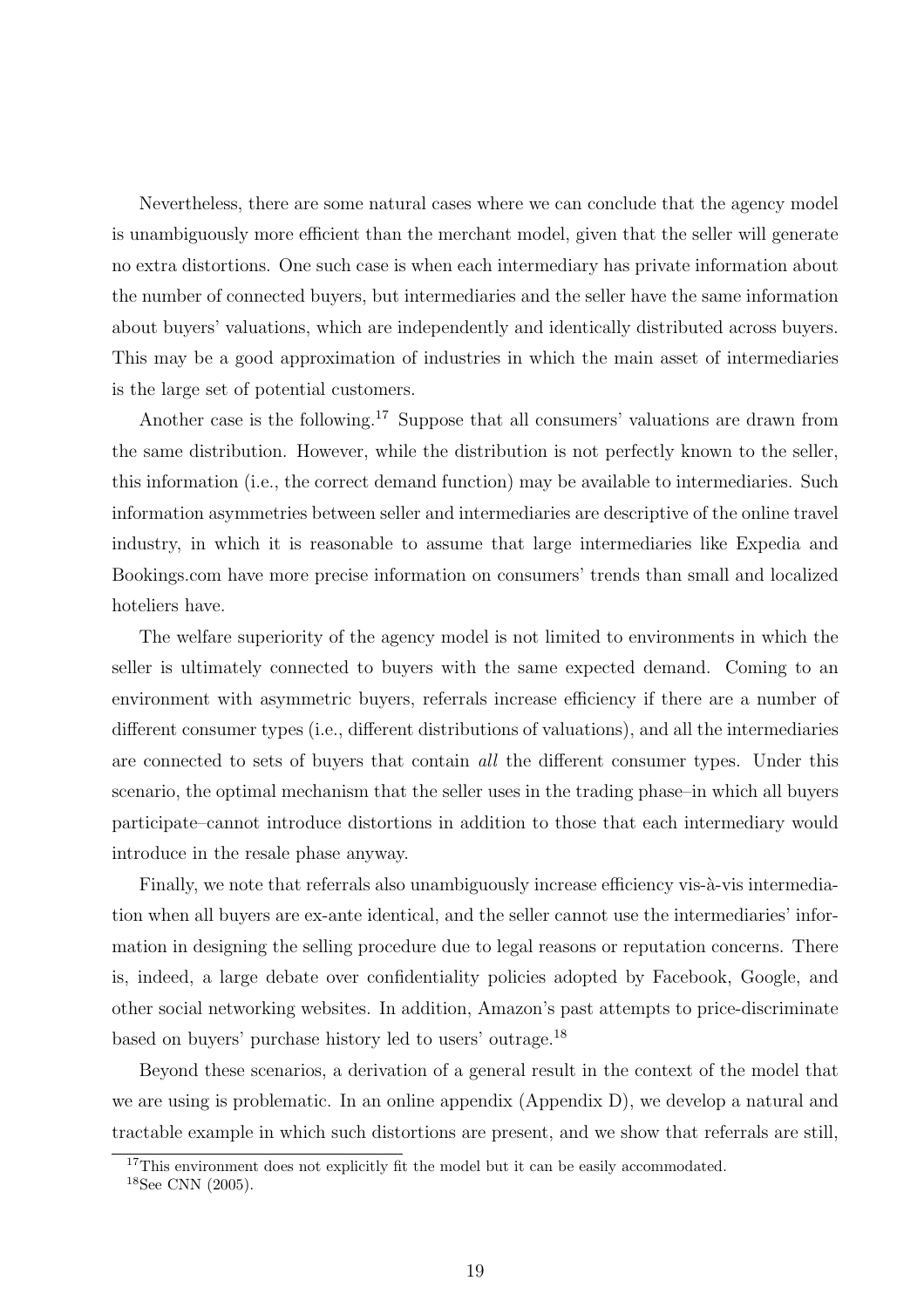overall, beneficial.<sup>19</sup>

## 7 Extensions

We now investigate a number of environments in which Theorem 1 fails. We show that the failure of the unraveling result leads to the emergence of equilibria in which referrals and intermediated trade co-exist. Often, this implies that the aggregate payoff of seller and intermediaries is below the integrated industry profit.

The unifying motive underlying the co-existence of the two business models of intermediation is the failure of Lemma 1. When extra frictions are assumed, an intermediary may sometimes expect a positive profit by not referring buyers who generate high profits from resale. When these profits exceed the referral payments, in equilibrium, intermediaries do not specialize in agency. We develop these intuitions using simple examples.

### 7.1 Non-specialized intermediaries

In our model, intermediaries have no private value for consuming the object. They are *specialized* in intermediation. We now consider intermediaries who have a private value for consuming the object–*non-specialized intermediaries*. We show in the context of a simple example that for low referral fees, intermediaries do not specialize in referrals. As a consequence, intermediated trade and referrals coexist, and intermediaries may make positive profits.

We assume that there is one intermediary who has no buyer with probability  $q \in (0,1)$  and has one buyer with the remaining probability.<sup>20</sup> The buyer has valuation  $v_H$ , which is known to both the intermediary and the seller. In addition, we assume that the intermediary has a known consumption value  $v_I$  and  $v_H > v_I > (1 - q)v_H$ . The latter assumption guarantees that, in the case where trade can be only intermediated, the seller prefers to ask  $v_I$  of the intermediary.

**Proposition 1** *(i)* If  $\kappa \in [0, v_H - v_I)$ , then, in equilibrium, the intermediary never refers *the buyer. (ii) In every equilibrium of the game in which the seller announces referral fees, the seller obtains payoff*  $v_I$  *and the intermediary with the buyer obtains*  $v_H - v_I$ *.* 

<sup>&</sup>lt;sup>19</sup>In the example, the seller faces two intermediaries with one buyer each. The valuations of the buyers are uniformly distributed in  $[0, t_1]$  and  $[0, t_2]$ ; the intermediaries know  $t_1$  and  $t_2$ , but the seller does not know them.

 $20$ The assumption that the seller is uncertain about which buyers are connected to the intermediary is crucial for the unraveling result to fail in this example.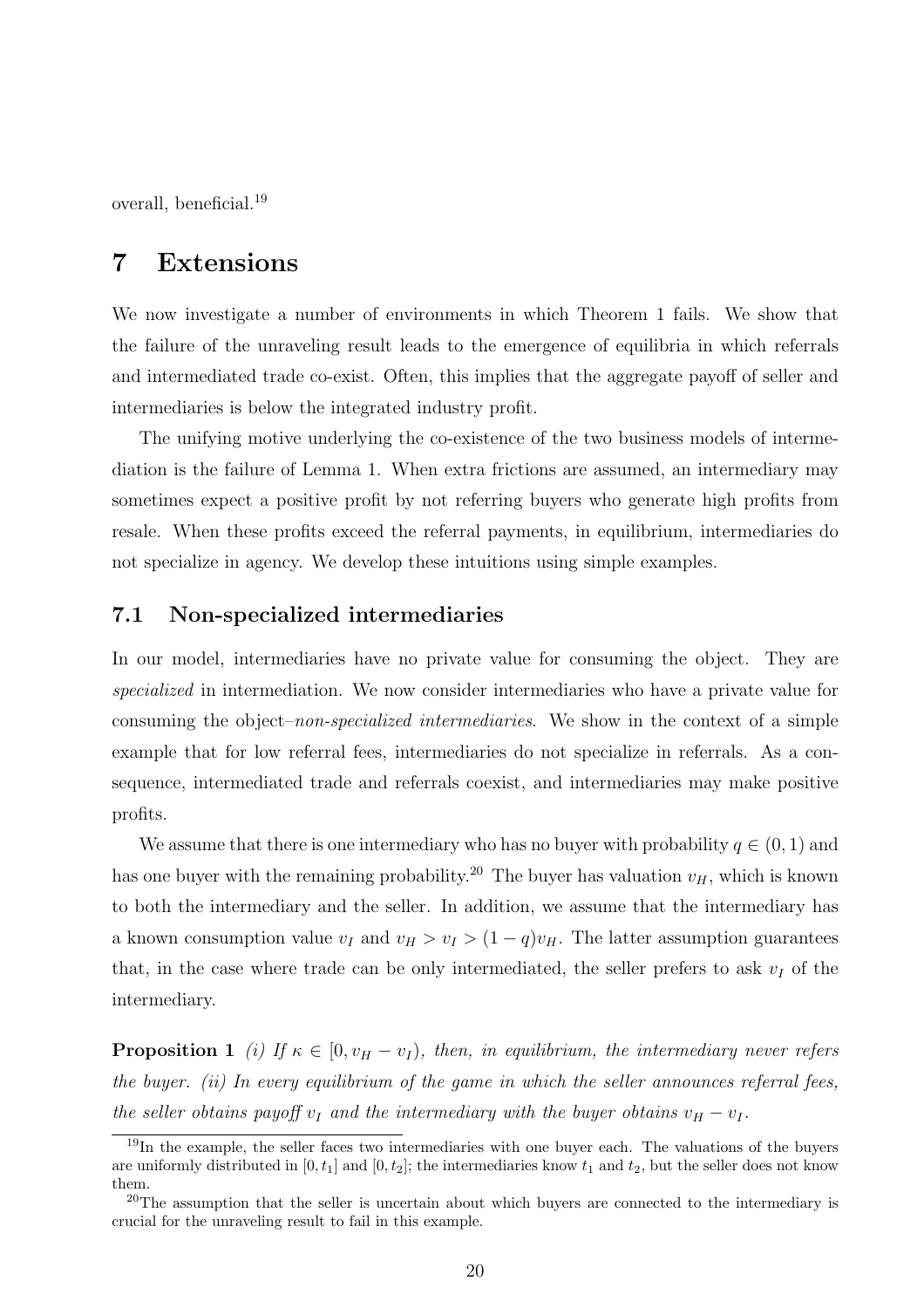#### **Proof** See Appendix A. ■

When  $\kappa < v_H - v_I$ , in every equilibrium the intermediary never refers his buyer. If the intermediary were to refer the buyer with positive probability, upon observing non-referral, the seller would believe that the intermediary has no buyer with a probability which is at least q and, therefore, would optimally posts a price  $v_I$ . But then, when the intermediary has a buyer, he strictly prefers to hold the buyer, buying at a price  $v_I$  and then reselling at  $v_H$ , instead of referring the buyer and getting  $\kappa$ . The second part of the proposition shows that, since the seller cannot get access to all buyers at arbitrarily low costs, the intermediary obtains positive profits even if the seller has full bargaining power in announcing referral fees. Finally, we note that in this example, the aggregate profit of seller and intermediary is the integrated industry profit. However, it is easy to construct more-complex examples where the failure of the unraveling result prevents the seller and the intermediary from maximizing industry profits.

### 7.2 Posted price

We have allowed the seller to choose any incentive-compatible direct mechanism in which neither buyers nor intermediaries can be forced to participate. We now consider the simpler and common selling procedure of *posting a price*. We show that the unraveling result may fail–that, in equilibrium, referrals and intermediated trade can coexist and that the aggregate payoff of the seller and the intermediaries can be below the integrated industry profit.

We analyze the case where, in the trading stage, the seller asks the information of intermediaries who have referred buyers and then commits to post a single price that is optimal, given the information provided. The seller incentivizes intermediaries to tell the truth by offering them a commission equal to a fraction  $\alpha$  of the final revenue. Once the price is posted, all intermediaries and buyers can buy at that price. If more than one agent wishes to purchase, each agent obtains the object with equal probability.

We use the following simple example. With probability  $q$ , the intermediary has only one buyer with value  $0 < v_L < 1$  (type A). With probability  $1 - q$ , he also has a second buyer with value  $v_H = 1$  (type B). We assume that the intermediary knows the value of the buyers and that  $v_L < 1 - q$ . The latter assumption implies that, absent the possibility of referrals, the seller will post price  $v_H = 1$ .

**Proposition 2** *(i)* If  $\kappa \in [0, (1 - v_L)/2)$ *, there is no equilibrium in which the intermediary always refers all buyers. (ii) In every equilibrium of the game in which the seller announces*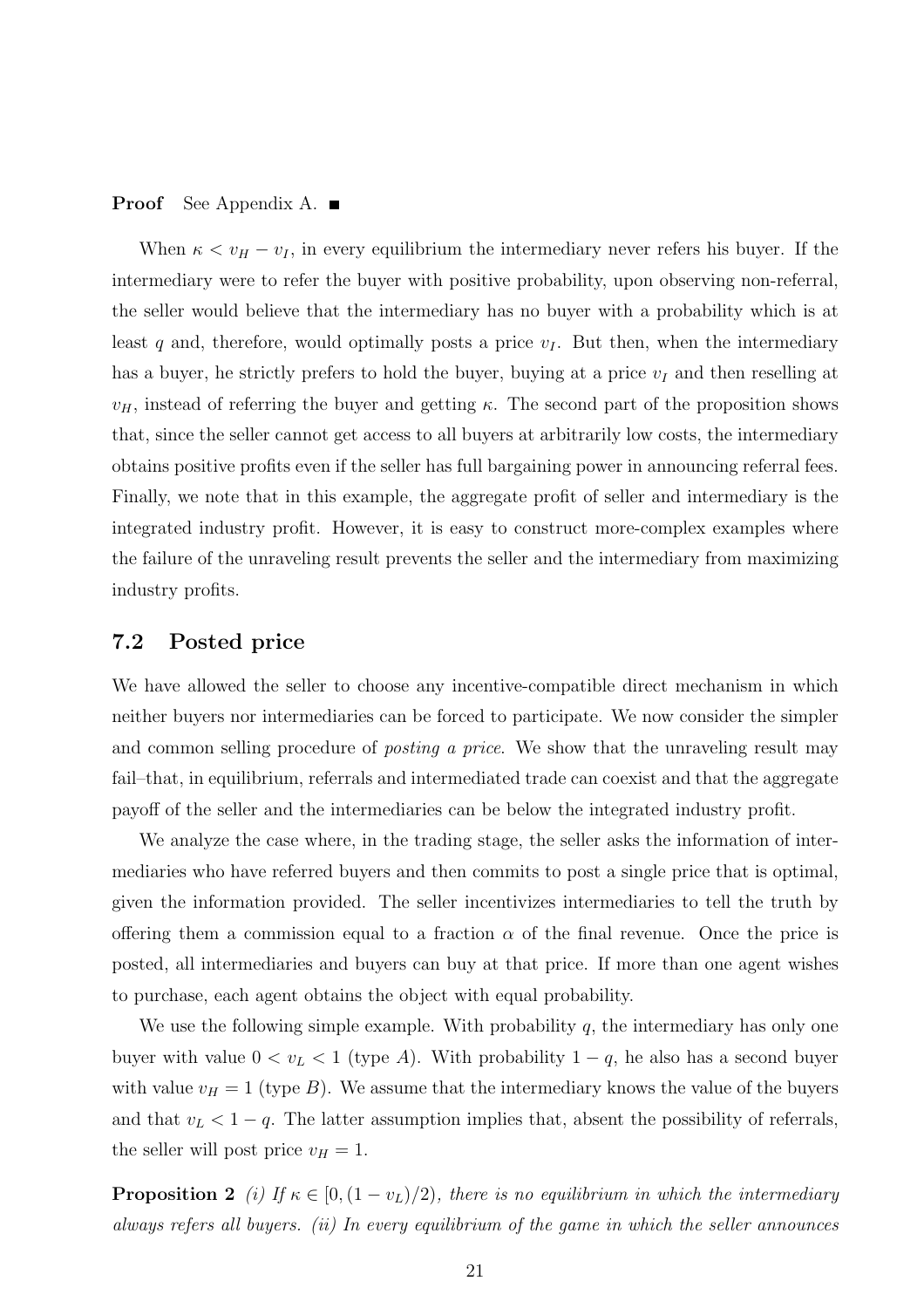*referral fees, the seller announces*  $\kappa^* = 0$ ; there is a strictly positive probability that the high*value buyer is not referred; and the seller charges price*  $v_H$  *regardless of who is referred. In equilibrium, the seller obtains a payoff of*  $(1-q)v_H$  *and the intermediary obtains a payoff of zero. The equilibrium outcome is analogous to the one obtained if referrals are not allowed.*

#### **Proof** See Appendix A. ■

When the referral fee is positive but not too high, an equilibrium with full referral is not viable. Indeed, if the intermediary always refers his buyers, whenever the intermediary refers only one buyer, the seller will post a price  $v<sub>L</sub>$ . But this implies that when the intermediary has two buyers, he will prefer to refer only the low-value buyer and obtain a high profit from buying and reselling to the high-value buyer. The second part of the proposition shows that the impossibility of obtaining full referral with arbitrarily low referral fees implies that, in equilibrium, the intermediary always refers low-value buyers while retaining high-value buyers with positive probability. Hence, the intermediary acts both as a referral agent and as a merchant.

### 7.3 Budget-Constrained Intermediaries

In this section, we consider a scenario in which intermediaries are budget-constrained and have limited access to financial markets. We show that if intermediaries are budget-constrained, the unraveling result fails, and referral and intermediated trade often co-exist.

We slightly modify the example developed in Section 2. As in that example, we assume that there is only one intermediary connected to one buyer. The valuation of the buyer is  $v_B \in \{v_L, v_H\}$ , with  $v_L < v_H$ ; the seller believes that  $v_B = v_H$  with probability  $f > 0$ , and the intermediary knows  $v_B$ . In addition, we now assume that the intermediary has an amount of cash  $C < v_H$ , which is known to the seller.

It is clear in this case that the seller cannot get the buyer always referred with an arbitrary small referral fee. Because the maximum price that the seller can charge is  $C$ , the intermediary with a high-value buyer will never be willing to refer the buyer for a referral fee  $\kappa < v_H - C$ . Again, the unraveling result of Theorem 1 fails. The next Proposition shows the consequence of this failure in the case where the seller announces a referral fee.

Proposition 3 *Consider the game in which the seller announces a referral fee.*

*1. Suppose that*  $C < v_L$ . In equilibrium, the seller announces  $\kappa^* = 0$ , each intermediary's *type chooses not to refer the buyer, and conditional on non-referral, the seller asks*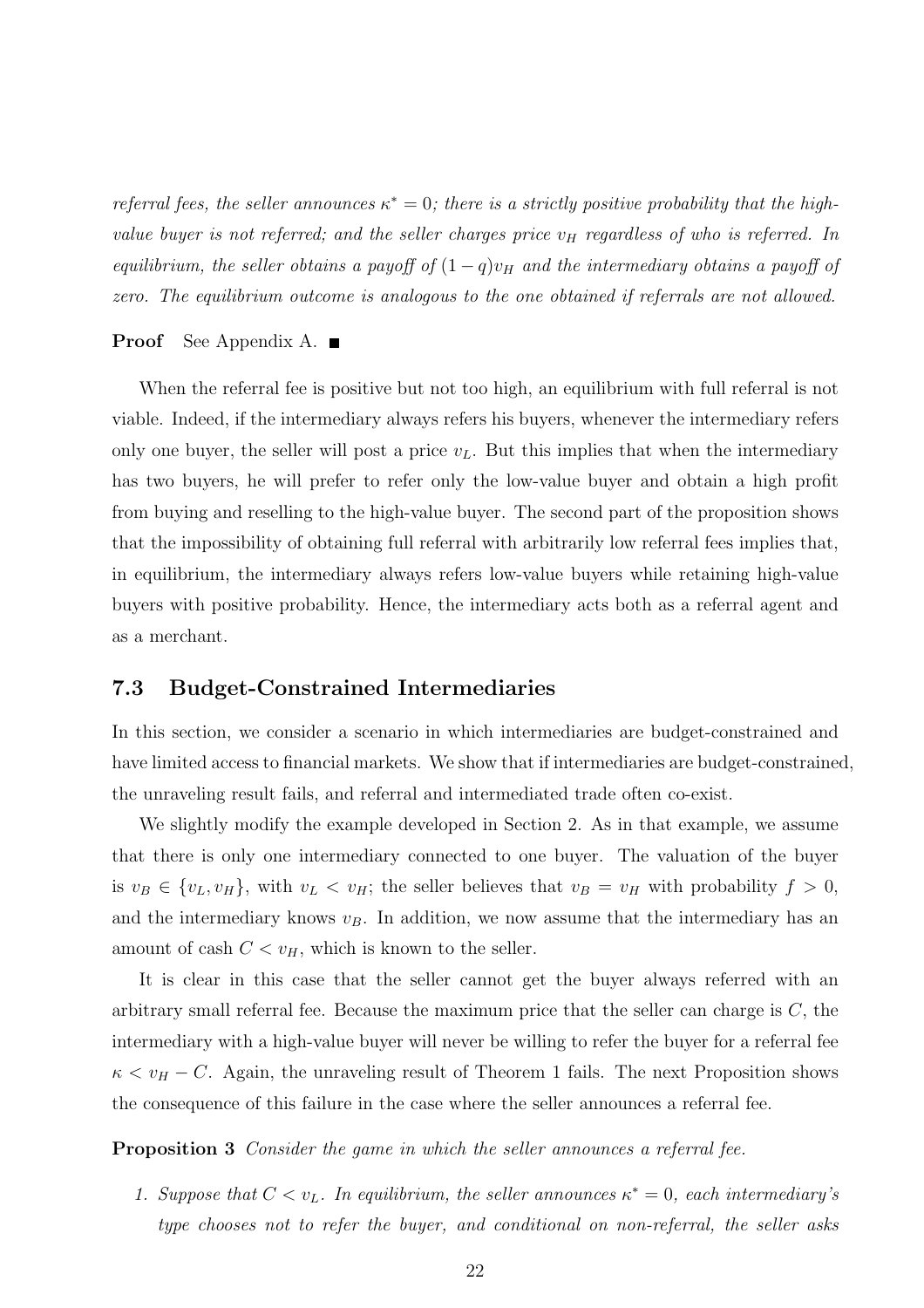*a price* C *of the intermediary.*<sup>21</sup> *Hence, the seller gets* C*, the intermediary with a high-value buyer gets*  $v_H - C$  *and the intermediary with a low-value buyer gets*  $v_L - C$ *.* 

2. Suppose that  $v_L < C < v_H$ . In equilibrium, the seller announces  $\kappa^* = 0$ , the interme*diary with a low-value buyer always refers, the intermediary with a high-value buyer never refers, and, conditional on non-referral, the seller asks a price* C *of the intermediary. Hence, the seller gets*  $(1 - f)v_L + fC$ *, the intermediary with a low-value buyer gets zero and the intermediary with a high-value buyer gets*  $v_H - C$ *.* 

#### **Proof** See Appendix A. ■

When both types are budget-constrained, referrals do not help the seller. To get the low-value buyer referred, he must offer at least  $v_L - C$ . Therefore, the seller is better off without using referrals.

When only the intermediary with a high-value buyer is budget-constrained things are a bit more subtle. First, for any positive referral fee, the intermediary always refers the low-value buyer because the price charged by the seller will never be below  $v_L$ . This implies that upon non-referral, the seller knows that the intermediary has the high-value buyer and can safely charge C. Given that the seller can guarantee himself a payoff arbitrarily close to  $(1-f)v_L + fC$  by setting an arbitrarily small referral fee, in the only equilibrium of the game she sets  $\kappa = 0$ , and the intermediary refers only the low-value buyer.<sup>22</sup>

We conclude with a remark on the effect of competition among intermediaries. Suppose that there are two intermediaries, each connected to a buyer that has either valuation  $v<sub>L</sub>$  or valuation  $v_H$ , with budgets  $C_1 < C_2 < v_L$ . The seller knows that he can get at least  $C_2$  by selling to intermediary 2 or to his buyer. In light of this, intermediary 1 knows that he will make zero profits if he trades directly with the seller. Hence, intermediary 1 strictly prefers to refer his buyer for any arbitrarily low referral fee, regardless of the valuation of his buyer. Then, since the seller gets access to intermediary 1's buyer, he can generate at least  $v_L$  by dealing with that buyer. Therefore, the payoff of intermediary 2, if he does not refer, is zero.

<sup>&</sup>lt;sup>21</sup>There is another equilibrium in which the seller announces  $\kappa^* = v_L - C$ , the intermediary with a lowvalue buyer randomizes between referring or not, and the intermediary with a high-value buyer never refers. This equilibrium is payoff-equivalent to the one described in the Proposition.

<sup>&</sup>lt;sup>22</sup>These results generalize to the case of a continuum of valuations,  $v_B \in [v_L, v_H]$  as follows. If  $C < v_L$ , for a given referral fee κ, let  $\bar{v}$  be the highest-valuation intermediary who refers the buyer–i.e.,  $\bar{v}$  –  $C = \kappa$ . Types above, strictly prefer to buy the good at C and resell it rather than receive the referral fee  $\kappa$ . The expected revenue the seller can extract from the referred buyers is strictly less than  $\bar{v}$ , so an upper bound (that is not reached) for his per-intermediary type payoff is  $\bar{v} - \kappa$ , which is exactly equal to C–the per-intermediary type payoff without referral. Hence, the seller is strictly better off by just selling the good to the intermediary at a price of C. It is easy to extend the argument for the case of  $v_L < C < v_H$ .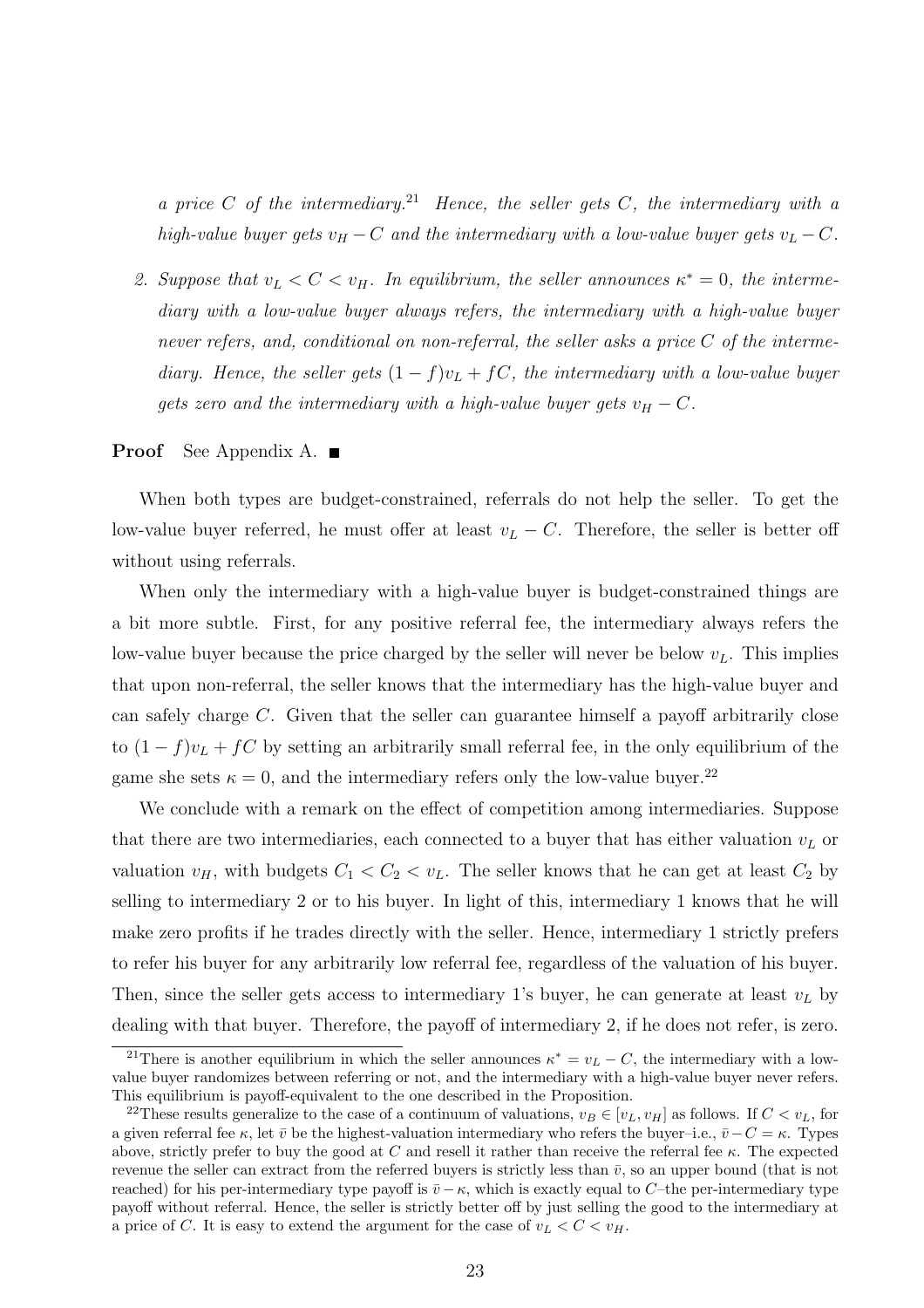To conclude, the unraveling result is resurrected: In every equilibrium of this example where  $\kappa > 0$ , intermediaries always refer their buyer.

## 8 Conclusion

We have maintained that the seller has all the bargaining power to determine the terms of selling the good to the intermediaries. However, if intermediaries have the power to set the terms of purchase from the seller, things change. If there is only one intermediary, we conjecture that all intermediary's types will ask the same price, equal to seller's marginal cost, so there are no referrals. If there are multiple intermediaries, then competition among them for the good will dissipate rents, so we would expect referrals to co-exist with the merchant model. The full analysis of this case is interesting but is left for future work.

Another interesting direction for future work is to investigate the role of referrals and intermediated trade in a model in which there is competition among sellers. Preliminary investigation suggests that there are additional forces at play in such an environment–such as competition among multiple principals–which raises new issues that are beyond the scope of the present paper.

To conclude, we stress that Theorem 1 applies more generally to environments in which a third party mediates the relationship between the principal and the agent(s). For example, consider the following adverse-selection problem: A principal wants to hire a specialized agent to perform a given task. The outcome of the task is observable and determines the payoff of the principal. The agent may be more or less skilled, and his skill level determines the quality of his work. Suppose that the principal has no access to the agent, but is in contact with a job agency. The agency, in addition to having contact with the agent, is also better informed about his skills. In principle, the agency can either contract with the principal and then subcontract the work to the agent, or it can refer the agent to the principal in exchange for a fee. In this context (assuming that the principal makes a contract proposal to the agency in the former case), Theorem 1 predicts that any positive referral fee offered by the seller will cause the job agency to pass the agent to the principal.

More broadly, referrals play an important role in many markets and their role is bound to become more prominent with the proliferation of social media. We hope and expect this work to inspire new research on the effects of referrals on market outcomes.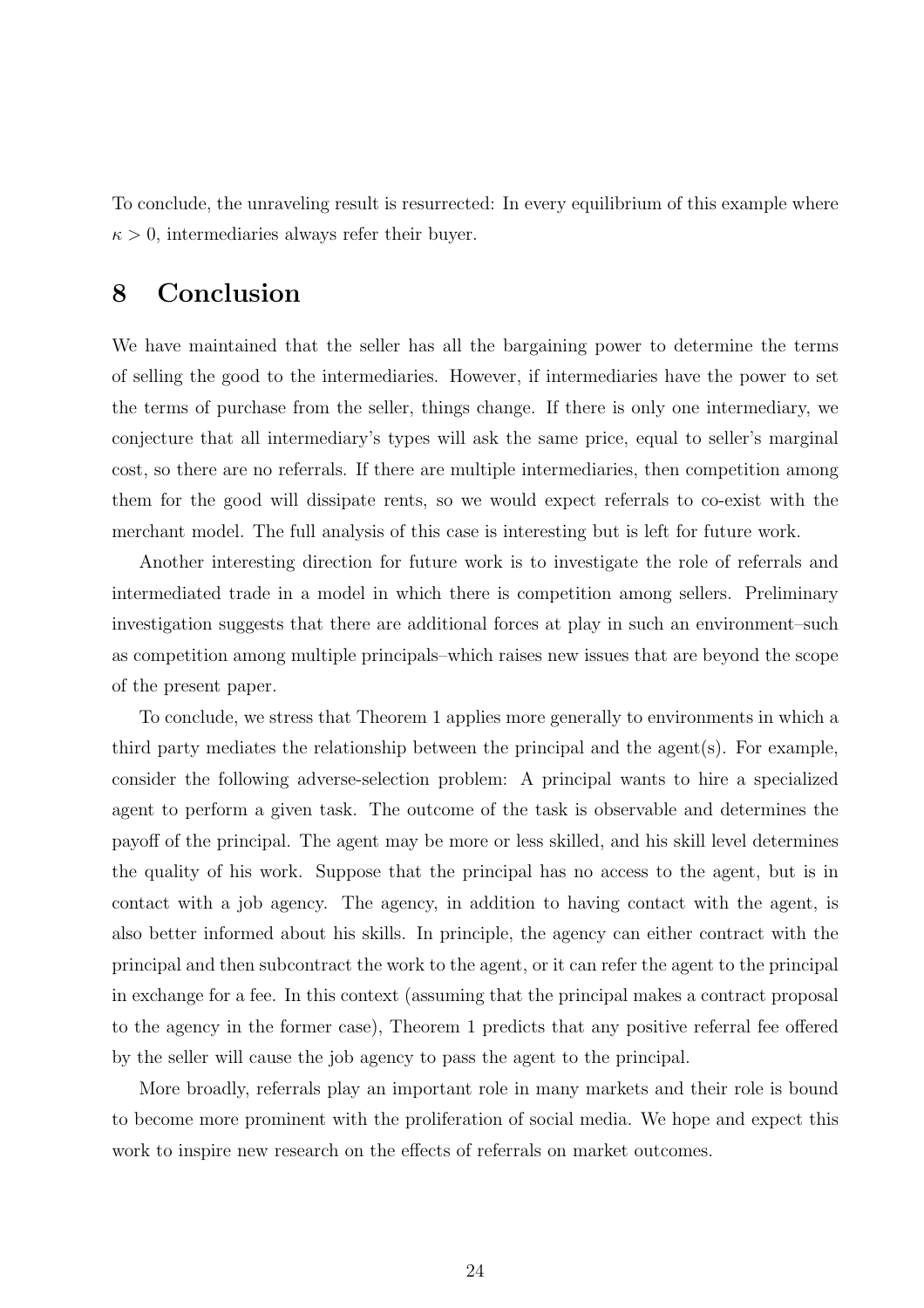## Appendix A: Proofs not included in the main text

**Proof of Lemma 1** Suppose, for a contradiction, that there is an incentive-compatible and revenue-maximizing mechanism where

$$
U_i\left(\underline{t}_i(\hat{B}_i)\right) = E_{t_{-i}}\left[p_i\left(\underline{t}_i(\hat{B}_i), t_{-i}\right)R_i(\underline{t}_i(\hat{B}_i, \hat{B}_i) - x_i\left(\underline{t}_i(\hat{B}_i), t_{-i}\right)\right] = \underline{u}_i > 0. \tag{4}
$$

Since all other types  $t_i \in \mathcal{T}_i^*(\hat{B}_i)$  can mimic  $\underline{t}_i(\hat{B}_i)$  and have higher resale values, incentive compatibility implies that:

$$
U_i(t_i) \ge E_{t_{-i}} \left[ p_i \left( \underline{t}_i(\hat{B}_i, t_{-i}) R_i(t_i, \hat{B}_i) - x_i \left( \underline{t}_i(\hat{B}_i, t_{-i}) \right) \right] \ge \underline{u}_i \text{ for all } t_i \in \mathcal{T}_i^*(\hat{B}_i).
$$

Next, observe that in the proposed incentive-compatible mechanism, all types with zero resale value must have the same utility, say  $\tilde{u}_i$ , and  $0 \le \tilde{u}_i \le u_i$ ; otherwise, the mechanism would not be incentive-compatible. Observe, also, that since these types have zero resale value, they must obtain a transfer that is exactly equal to  $\tilde{\underline{u}}_i$ .

Now, consider the following modification of the above mechanism. First, assign the object with zero probability to all types of  $i$  with zero resale value and set their payment to zero. Second, increase the interim payment of all types  $t_i \in \mathcal{T}_i^*(\hat{B}_i)$  by  $\underline{u}_i$ . Clearly, if this new mechanism is incentive-compatible and satisfies participation constraints, it attains a strictly higher revenue for the seller, contradicting our initial hypothesis.

To see that the new mechanism is incentive-compatible start by noting that only the incentives of intermediary i have been affected. Next, observe that types with zero resale value are willing to participate and do not have a strict incentive to deviate to reporting other types with zero resale value or types with positive resale value. To see the latter, observe that the payment required from all types with positive resale value is strictly positive. Finally, consider the types with positive resale value. First, they are still willing to participate, as the lowest type among them is willing to do so. Second, they are not willing to deviate to types with zero resale value as these types never get the object and do not receive any positive transfer. Third, they are not willing to deviate to other types with positive resale value, as the mechanism was originally incentive-compatible and all the payments made by the positive resale types have been reduced by the same amount.  $\blacksquare$ 

**Proof of Theorem 2** To prove the existence of an equilibrium with the desired property, consider the following strategy profile. Intermediaries always refer all their buyers. The seller uses a revenue-maximizing direct mechanism given his posterior beliefs. In particular, along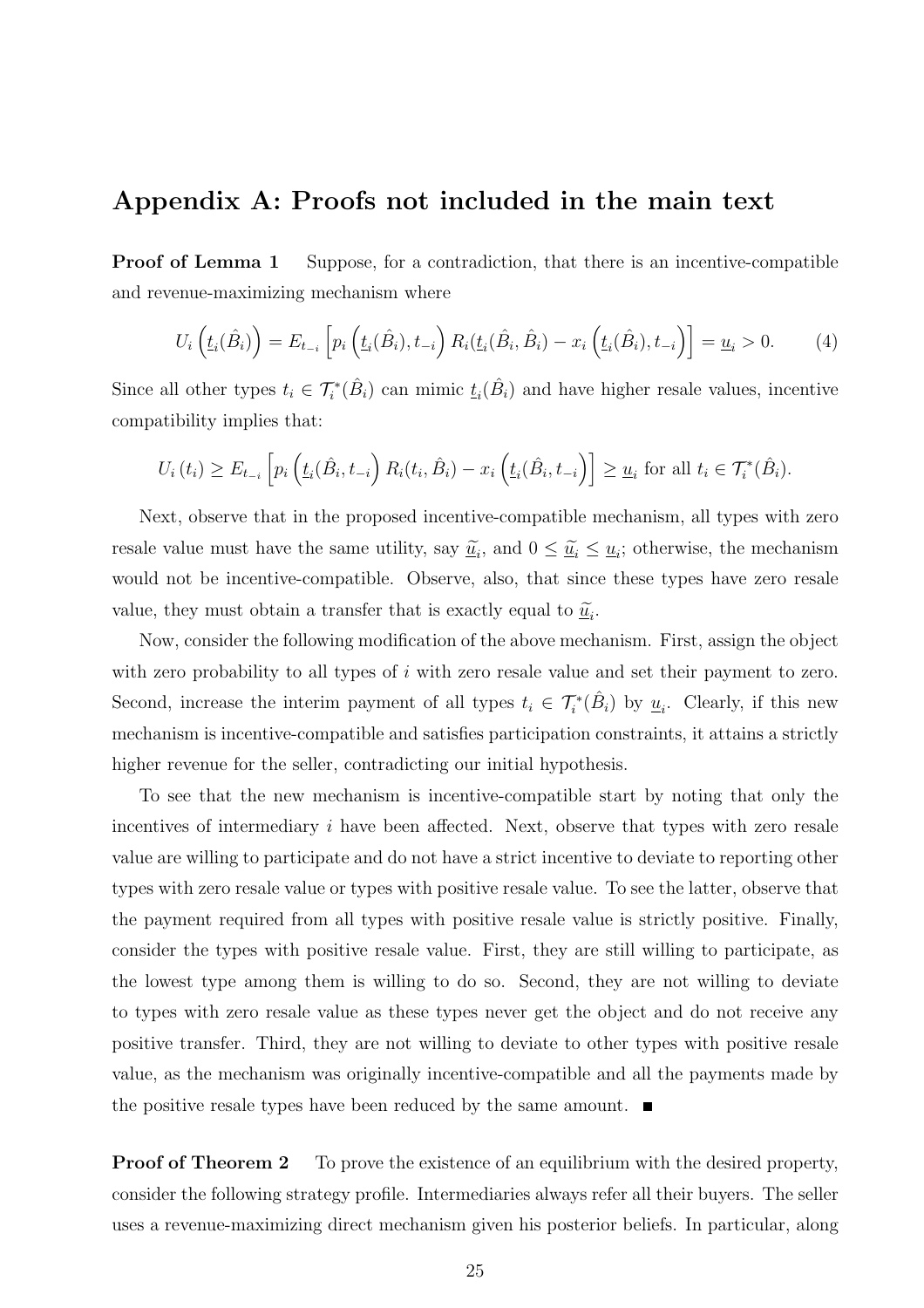the equilibrium path, the seller's optimal mechanism never assigns the good to intermediaries or pays them anything, but uses the truthful reports of intermediaries to sell optimally to the buyers. Intermediaries and referred buyers report their types truthfully. Whenever intermediary  $i \in \mathcal{I}$  acquires the object, he commits to a revenue-maximizing direct mechanism given his posterior beliefs.

It is immediate to verify that this strategy profile generates an (ex-ante) expected payoff of  $\Pi^* - \sum_{i \in \mathcal{I}} E[|B_i|] \kappa$  for the seller and of  $E[|B_i|] \kappa$  for the intermediary. We now establish that this strategy profile is an equilibrium. The seller's strategy is, by definition, optimal. Instead, consider intermediary  $i \in \mathcal{I}$ . At the trading phase, when intermediary i has acquired the object, he employs a revenue-maximizing mechanism given his posterior beliefs, so deviating cannot increase his revenue. At the referral stage, if intermediary  $i$  deviates from his equilibrium strategy and does not refer all his buyers, there are two possibilities to consider. The first possibility is that the seller observes the deviation. In this case, we assign the seller the out-of-equilibrium belief that the intermediary has the highest resale value. Under these beliefs, in the optimal mechanism, the intermediary clearly gets a payoff of 0. Hence, this is not a profitable deviation. If the seller does not observe the deviation, then he will believe that intermediary i has referred all the buyers, so the mechanism that he employs at the trading phase never allocates the good to  $i$  and pays nothing to  $i$ , implying that intermediary i obtains a payoff of zero in the trading phase. Again, this deviation is not strictly profitable. So, it is a best reply for each intermediary to refer all his buyers. Finally, whenever buyers and intermediaries are asked to report their type, being truthful is a best reply since the mechanism is, by design, incentive-compatible.

We now show the uniqueness of equilibrium payoffs. We have already established, in Theorem 1, that in any equilibrium, all buyers are always referred. We have also pointed out a strategy of the seller that, in this case, guarantees the seller the maximum payoff that he can achieve,  $\Pi^* - \sum_{i \in \mathcal{I}} E[|B_i||\kappa]$ . Noting that the seller will never use a suboptimal strategy concludes the proof.<sup>23</sup>

**Proof of Theorem 3** Since Theorems 1 and 2 apply when  $\kappa_i > 0$  for all  $i \in \mathcal{I}$ , we know

 $^{23}$ It is evident that when the seller uses the mechanism outlined above, intermediaries do not have a strict incentive to report truthfully, and, therefore, there are multiple equilibria. However, from a formal perspective, we are taking a mechanism design approach and we are maintaining that the equilibrium selected by the seller will ensue. From a more substantial perspective, there is no equilibrium where the intermediaries fail to report valuable information to the seller. In fact, the seller can use a mechanism identical to the one above, but that uses strictly positive, but arbitrarily small, commission fees for intermediaries (i.e., offers a percentage of the final revenue), thus making truthful reporting of valuable information by the intermediaries a dominant strategy.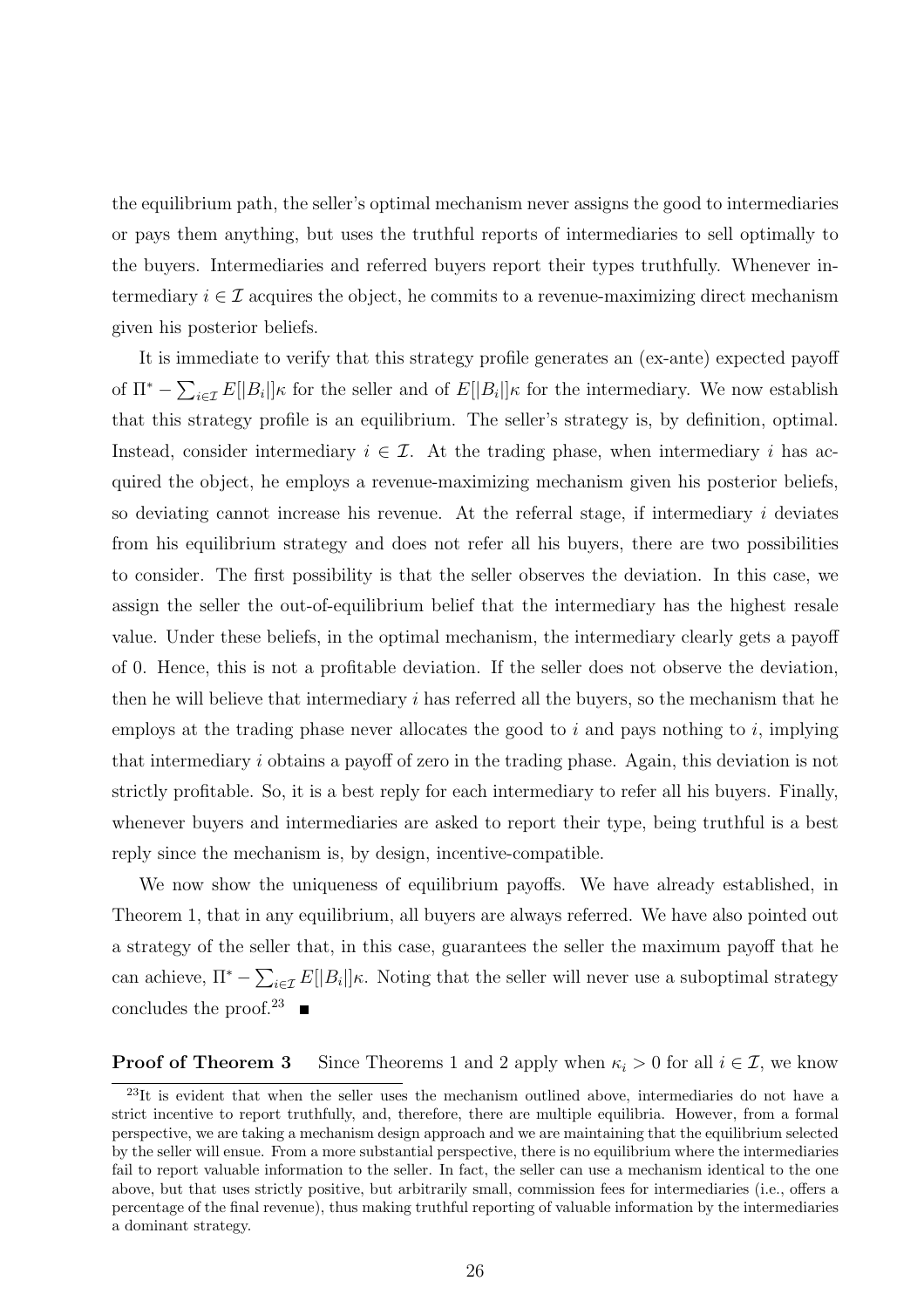that the seller can always guarantee himself a payoff arbitrarily close to  $\Pi^*$  by setting  $\kappa_i > 0$ for all  $i \in \mathcal{I}$  arbitrarily small. Therefore, there is no equilibrium where the seller chooses the referral fees and obtains a payoff strictly less than Π<sup>∗</sup> .

To complete the proof, we need to show that there is, indeed, an equilibrium in which the seller sets  $\kappa_i = 0$  for all  $i \in \mathcal{I}$  and all intermediaries refer all buyers. To see that such an equilibrium exists, it is sufficient to refer to the same equilibrium strategy outlined in the proof of Theorem 2, complemented by the initial choice of  $\kappa_i = 0$  for all  $i \in \mathcal{I}$  by the seller. All the arguments of the existence part of the proof of Theorem 2 also apply when  $\kappa_i = 0$ for all  $i \in \mathcal{I}$ , and, therefore, it is only necessary to show that setting  $\kappa_i = 0$  for all  $i \in \mathcal{I}$  is a best reply for the seller, which is obvious.  $\blacksquare$ 

Proof of Theorem 4 ∗ that satisfies the conditions in the statement of the Theorem, consider the following strategy profile: For each  $i \in \mathcal{I}$ , each intermediary type  $t_i \in \mathcal{T}_i$  proposes  $\kappa_i^*$ . The seller accepts  $\kappa_i \leq \kappa_i^*$ , and rejects every proposal  $\kappa_i > \kappa_i^*$ , for all  $i \in \mathcal{I}$ . When the seller observes a proposal  $\kappa_i \leq \kappa_i^*$ , his beliefs about intermediary i's type remains equal to his prior. When the seller observes  $\kappa_i > \kappa_i^*$ , he believes that intermediary  $i$  is of the highest resale value type. When the seller accepts a referral fee  $\kappa_i \geq 0$ , the intermediary *i* refers all his buyers. In the trading phase, the seller sets an optimal mechanism as described in the proof of Theorem 3. We show that this profile of strategies is an equilibrium.

If the intermediary  $t_i \in \mathcal{T}_i$  proposes  $\kappa_i^*$ , he obtains  $|B_i|\kappa_i^*$ . By proposing  $\kappa_i < \kappa_i^*$ , he obtains  $|B_i|\kappa_i$  <  $|B_i|\kappa_i^*$ . If he proposes  $\kappa_i > \kappa_i^*$ , the seller rejects the proposal and asks a price that equals the highest resale value of the intermediary. Hence, the intermediary obtains a payoff of zero regardless of whether or not he gets the object at the trading phase.

Next, consider the seller. It is clear that it is optimal to reject  $\kappa > \kappa^*$  given that her posterior belief in that case is that the intermediary is of the highest resale value type. The condition in equation (3) guarantees that the seller is not willing to deviate and reject any set of proposals, when the proposed profile is lower (component-wise) than or equal to  $\kappa^*$ . In fact, by accepting the profile, the seller obtains  $\Pi^* - \sum_{i \in \mathcal{I}} \kappa_i^* E[|B_i|]$ , while by rejecting any subset of offers by  $\hat{\mathcal{I}}$ , the amount he saves in the referral stage is below the loss in payoff in the trading phase.

**Proof of Proposition 1** When  $\kappa < v_H - v_I$ , there is no equilibrium in which the buyer is referred with some probability because, given this strategy, upon observing non-referral, the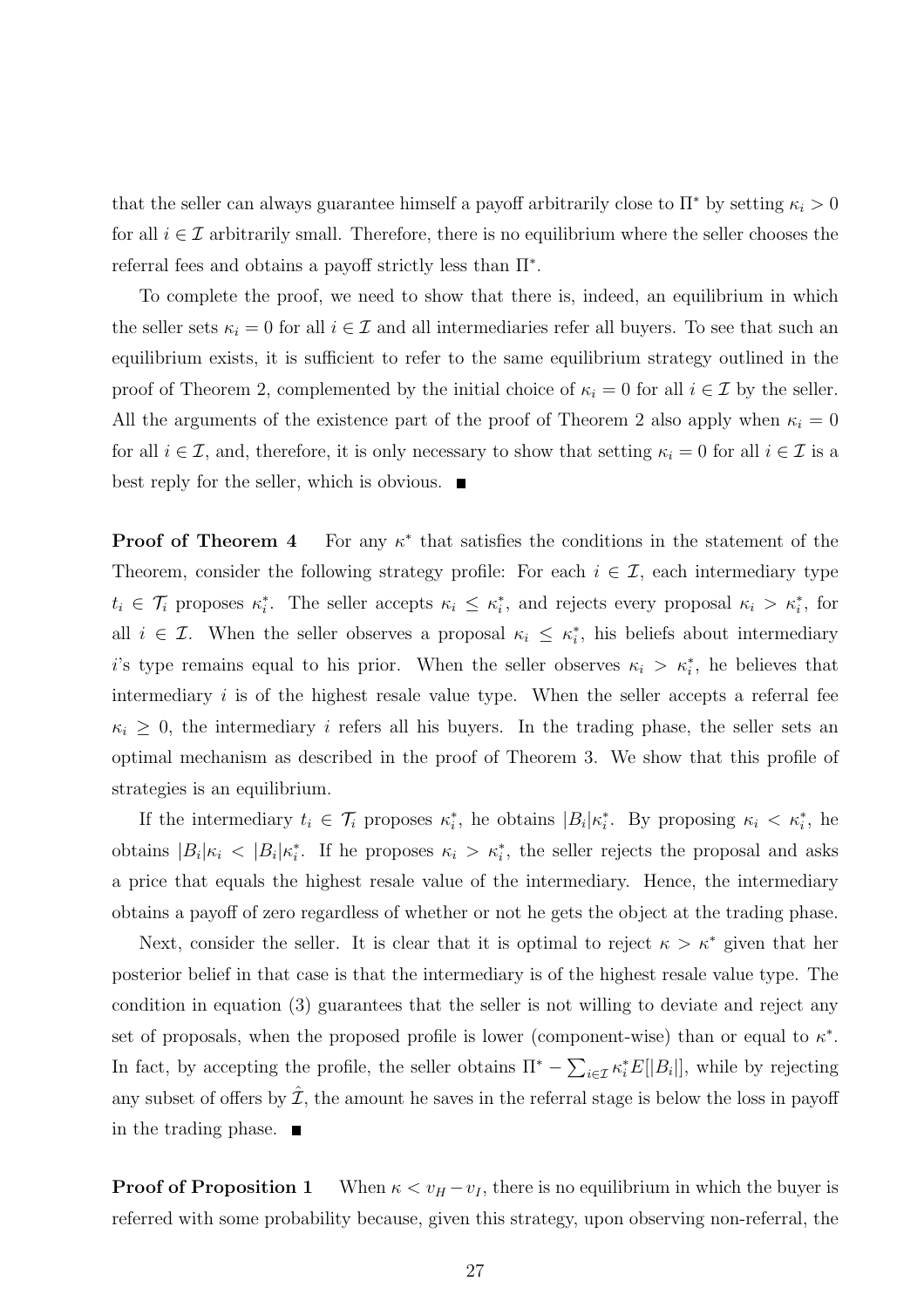seller will ask price  $v_I$  of the intermediary. Hence, when  $\kappa < v_H - v_I$  is part of an equilibrium, the seller obtains  $v_I$ . Since the seller can always guarantee himself  $v_I$  by setting  $\kappa = 0$ , there is no equilibrium in which  $\kappa > v_H - v_I$ . When  $\kappa = v_H - v_I$ , the intermediary is indifferent between referring or not (the seller asks  $v_I$  of the intermediary when there is no referral, regardless of the intermediary's strategy). However, because the seller can guarantee himself  $v_I$ , there is no equilibrium of the game in which  $\kappa = v_H - v_I$ , and the intermediary does not refer the buyer. In light of these considerations, there is a class of equilibria where the seller proposes  $\kappa < v_H - v_I$  and an equilibrium in which he proposes  $\kappa = v_H - v_I$  and there is full referral.  $\blacksquare$ 

**Proof of Proposition 2** There are two possible types of one intermediary. With probability q, the intermediary has only one buyer with value  $0 < v<sub>L</sub> < 1$  (type A). With probability  $1 - q$ , he also has a second buyer with value 1 (type B). We assume that the intermediary knows the value of the buyer and that  $v_L < 1 - q$ . The latter assumption implies that, absent the possibility of referrals the seller would post price 1.

First, note that when  $\kappa \ge (1 - v_L)/2$ , both types find it weakly optimal to refer all their buyers. In fact,  $(1 - v_L)/2$  is the maximum continuation payoff that type B can get. However, it is clear that setting  $\kappa \ge (1 - v_L)/2$  is suboptimal for the seller. His expected continuation payoff becomes  $q(v_L - (1 - v_L)/2) + (1 - q)(1 - (1 - v_L)) = v_L - q(1 - v_L)/2$ , which is below the payoff from just asking price 1 with no referrals, which is  $(1 - q)$ .

Therefore, the focus on sub-games starting after  $(1 - v_L)/2 > \kappa > 0$  has been posted. Type A always refer the low-valuation buyer, as no price below  $v<sub>L</sub>$  is ever charged. Given this, type  $B$  must also always refer the low-valuation buyer, as otherwise he would identify himself. Let  $\sigma$  be the probability that type B also refers the high-valuation buyer. Let  $\hat{q}$  be the posterior probability held by the seller that the intermediary is  $A$ , given that only the low type has been referred. By Bayes' rule:

$$
\widehat{q}(\sigma) = \frac{q}{q + (1-q)(1-\sigma)}.
$$

Upon observing referral of the low type, the seller posts price 1 when  $v_L < 1 - \hat{q}$  and price  $v_L$  when  $v_L > 1 - \hat{q}$ . The seller is indifferent between the two prices if  $\hat{q} = 1 - v_L$ . Observe that  $\hat{q}$  takes value in [q, 1] and is monotonically increasing in  $\sigma$ . Then, let  $\tilde{\sigma}$  be the one that makes the seller indifferent, which is such that  $\hat{q}(\tilde{\sigma}) = 1 - v<sub>L</sub>$ . We have

$$
\widetilde{\sigma} = \frac{1 - q + v_L}{(1 - q)(1 - v_L)}
$$

.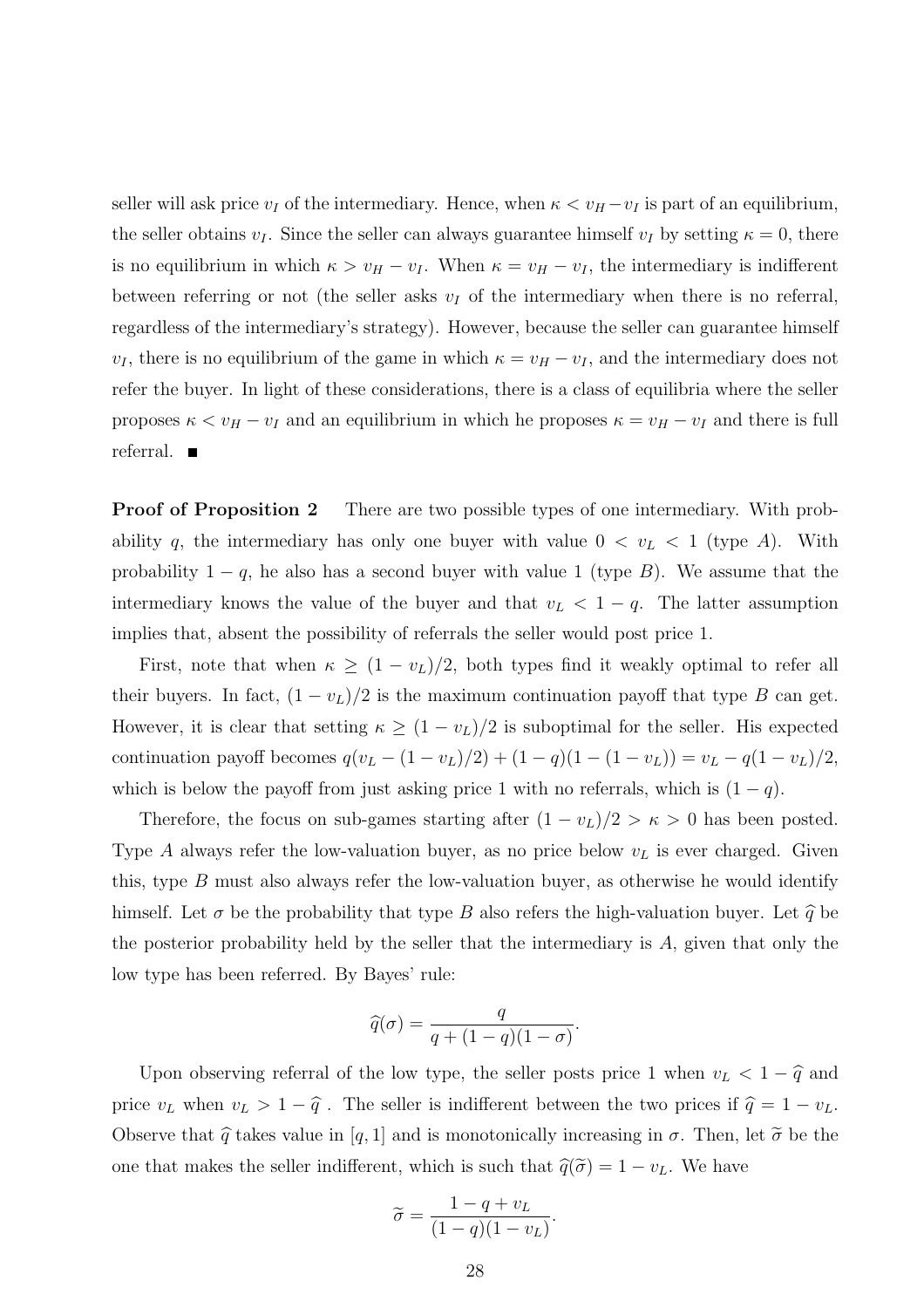We can see immediately that there is no equilibrium with  $\sigma < \tilde{\sigma}$  because the seller would ask price 1 and type B would be better off with  $\sigma = 1$ . We can also see that it is impossible that  $\sigma > \tilde{\sigma}$ , as the seller would set price  $v_L$ , and, therefore, intermediary B would be better off with  $\sigma = 0$ .

To sustain an equilibrium when type B plays  $\tilde{\sigma}$ , we need the seller to make type B indifferent between accepting the referral fee and not referring the buyer. When type  $B$  does not refer the buyer, he obtains the object with probability 1 if the seller posts price  $v_H$  and, given the competition from the low-value buyer, with probability  $1/2$  when the seller posts  $v<sub>L</sub>$ . Hence, to make B indifferent, the seller must post price  $v<sub>L</sub>$  with probability y such that

$$
y = \frac{2}{(1 - v_L)} \kappa.
$$

Hence, in the unique equilibrium of the continuation game starting with  $\kappa > 0$ , intermediary's types A and B always refer the low-value buyer, while B refers the high-value buyer with probability  $\tilde{\sigma}$ . The seller posts price  $v_H$  if he observes that the high-value buyer has been referred, while he randomizes between the two prices with probability y when observing that only the low-value buyer has been referred.

In light of the above, the seller's profit for any  $\kappa > 0$  is

$$
(1-q)\widetilde{\sigma}(1-2\kappa) + (1-q)(1-\widetilde{\sigma})[yv_L + (1-y) - \kappa] + q(yv_L - \kappa),
$$

Next, recall that  $q < 1 - v_L$ , and, therefore, the above expression is decreasing in  $\kappa$ . It follows that there is no equilibrium in which  $\kappa > 0$ . By taking the limit when  $\kappa \to 0$ , we can see that there is one equilibrium in which  $\kappa = 0$ , the seller always posts price 1 and the intermediary B randomizes according to  $\tilde{\sigma}$ . The seller obtains  $1 - q$  and the intermediary zero, which is the payoff profile we would observe in the absence of referral.

Are there other equilibria when  $\kappa = 0$ ? Yes, but in all those equilibria, the seller must always be (generically) setting a price of 1 in all cases. Suppose, in fact, that the seller sets price  $v<sub>L</sub>$  whenever either (i) no buyer is referred or (ii) when the low buyer only is referred. Then, the intermediary of type  $B$  would always procure the object at price  $v<sub>L</sub>$  by referring either no buyer or the low-value buyer. But this is not possible, as whenever this happens, the posteriors would be such that the seller would prefer to set  $v_H = 1$ . Hence, in any other equilibrium, the payoff of the seller is always  $1-q$  and the payoff of the intermediary is zero.

Because the payoff of both types of intermediaries is always zero when the seller sets price 1, we conclude that any referral strategy that guarantees posteriors such that in all states 1, is asked in part of an equilibrium in which  $\kappa = 0$ . For example, there is one equilibrium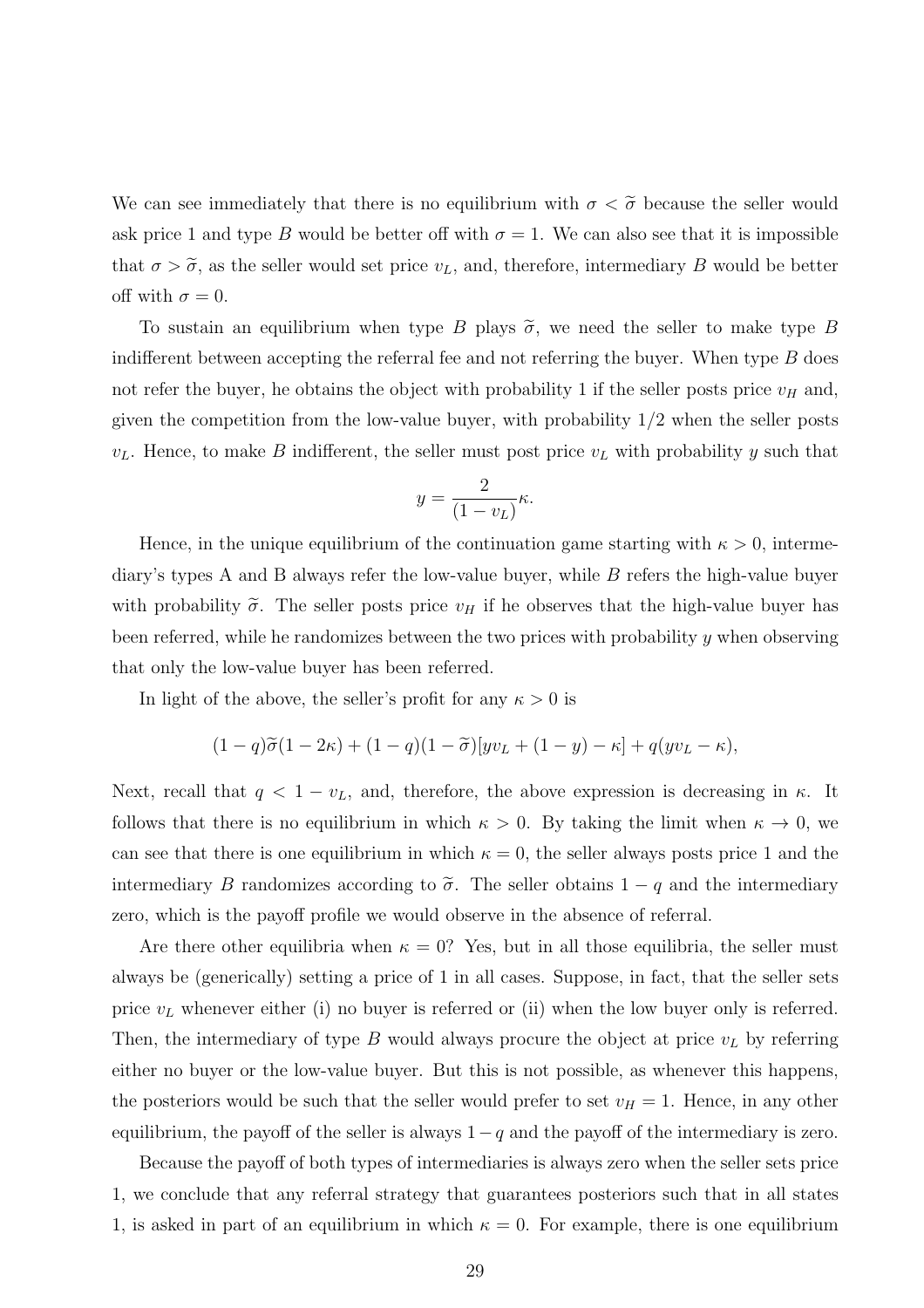where no type ever refers. If we maintain that  $A$  refers his buyer with probability 1, the only other equilibria are such that B refers with any probability  $[0, \hat{\sigma}]$  and the seller posts price 1 with probability one.

**Proof of Proposition 3** Suppose that  $C < v_L$ . First, note that when the seller observes no referral, he will charge the intermediary a price  $p_I = C$ , regardless of his beliefs about the intermediary's type. Hence, by non-referring, the intermediary with buyer  $v_B$  obtains a payoff  $v_B - C$ , regardless of the strategy of the other intermediary's type. We then have that if  $\kappa \in [0, v_B - C]$ , the intermediary with buyer  $v_B$  prefers not to refer, and this holds strictly for  $\kappa \in [0, v_B - C)$ . When  $\kappa > v_B - C$ , the intermediary with buyer  $v_B$  strictly prefers to refer the buyer. It is immediate to check that the best referral fee that the seller can announce is  $\kappa^* \in \{0, v_L - C\}.$ 

Suppose that  $v_L < C < v_H$ . First, note that in every equilibrium in which the seller announces  $\kappa > 0$ , the intermediary with a low-value buyer must refer with probability one. This follows because upon non-referral, the seller will always ask a price  $p_I \geq v_L$ . This implies that, in every equilibrium following  $\kappa > 0$ , when the seller observes that the intermediary has not referred his buyer, he believes that the intermediary has a high-value buyer and, therefore, asks the intermediary a price  $p_I = C$ . Consequently, the intermediary with a high-value buyer prefers not to refer when  $\kappa \in (0, v_H - C]$ , and his preferences are strict when  $\kappa < v_H - C$ . When  $\kappa > v_H - C$ , the intermediary with a high-value buyer also refers with probability one. When  $\kappa = 0$ , the intermediary with a low-value buyer is indifferent between referring or not, whereas the intermediary with a high-value buyer strictly prefers not to refer. Taking these continuation equilibria, it is immediate to show that in the only equilibrium of the game, the seller sets  $\kappa = 0$ , the intermediary with a low-value buyer must refer with probability one, and the intermediary with a high-value buyer never refers.  $\blacksquare$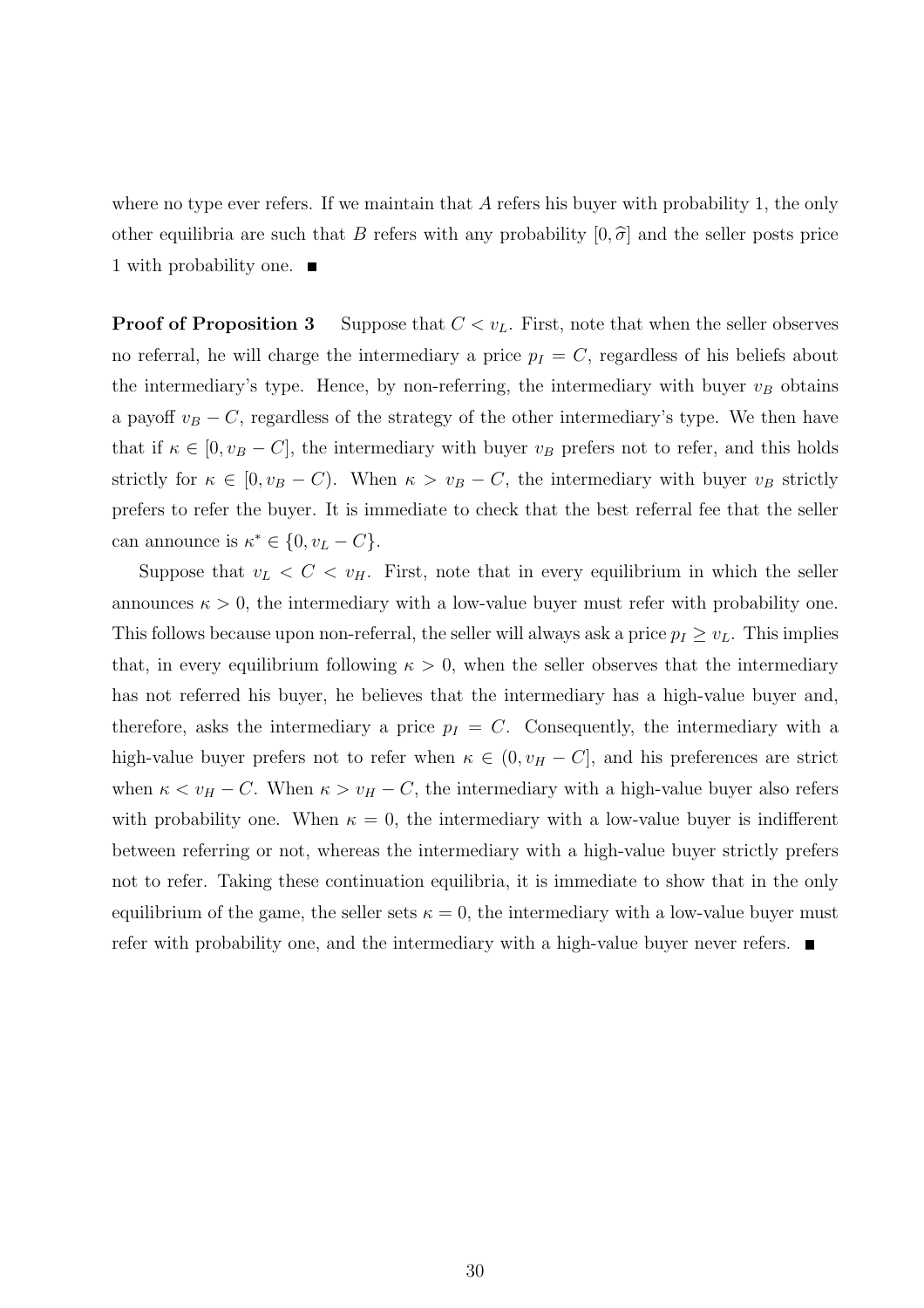## References

- Arbatskaya, Maria and Hideo Konishi, "Referrals in search markets," *International Journal of Industrial Organization*, 2012, *30* (1), 89 – 101.
- Biglaiser, Gary, "Middlemen as Experts," *The RAND Journal of Economics*, 1993, *24* (2), pp. 212–223.
- Blume, Larry, David Easley, Jon Kleinberg, and Eva Tardos, "Trading networks with price-setting agents," in "Proceedings of the 8th ACM conference on Electronic commerce" EC '07 ACM New York, NY, USA 2007.
- Business Insider, "How Priceline's Business Works," Alex Cocotas Jan 3 2012. http://tinyurl.com/c4huoxw.
- Calzolari, Giacomo and Alessandro Pavan, "Monopoly with Resale," *The RAND Journal of Economics*, 2006, *37* (2), pp. 362–375.
- CNN, "Web sites change prices based on customers' habits," Anita Ramasastry June 24 2005. http://edition.cnn.com/2005/LAW/06/24/ramasastry.website.prices/.
- Condorelli, Daniele and Andrea Galeotti, "Bilateral Trading in Networks," Working Paper Feb 2012.
- Expedia, Inc., "Fourth Quarter and Full Year 2012 Results," http://tinyurl.com/d7l5xnz Feb 5 2013.
- Forrester Research, "US Interactive Marketing Forecast By Industry, 2011 To 2016," *Forrester Research Inc.*, 2012.
- Galenianos, Manolis, "Learning about match quality and the use of referrals," *Review of Economic Dynamics*, 2012.
- Garicano, Luis and Tano Santos, "Referrals," *The American Economic Review*, 2004, *94* (3), pp. 499–525.
- Gehrig, Thomas, "Intermediation in Search Markets," *Journal of Economics & Management Strategy*, 1993, *2* (1), 97–120.
- Hoffman, Donna L. and Thomas P. Novak, "How to Acquire Customers on the Web," *Harvard Business Review*, May–June 2000.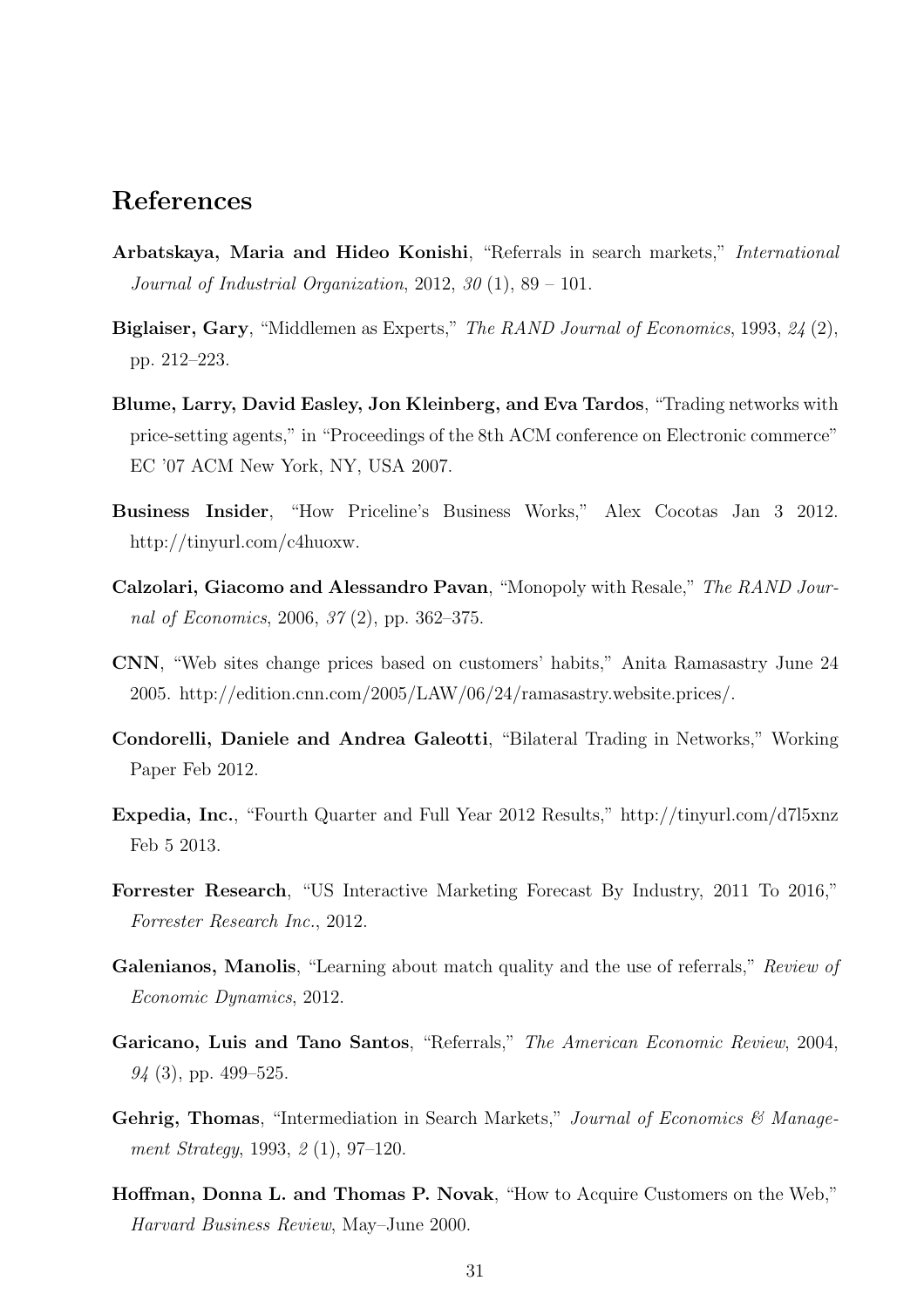- Inderst, Roman and Marco Ottaviani, "Competition through Commissions and Kickbacks," *American Economic Review*, April 2012, *102* (2), 780–809.
- Jehiel, Philippe and Benny Moldovanu, "Resale Markets and the Assignment of Property Rights," *The Review of Economic Studies*, 1999, *66* (4), pp. 971–991.
- Johnson, Justin P., "The Agency and Wholesale Models in Electronic Content Markets," Working Paper Mar 2013.
- , "The Agency Model and MFN Clauses," Working Paper Feb 2013.
- Johri, Alok and John Leach, "Middlemen and the Allocation of Heterogeneous Goods," *International Economic Review*, 2002, *43* (2), pp. 347–361.
- Jovanovic, Boyan, "Truthful Disclosure of Information," *The Bell Journal of Economics*, 1982, *13* (1), pp. 36–44.
- Li, Yiting, "Middlemen and private information," *Journal of Monetary Economics*, 1998, *42* (1), 131 – 159.
- Lizzeri, Alessandro, "Information Revelation and Certification Intermediaries," *The RAND Journal of Economics*, 1999, *30* (2), pp. 214–231.
- McAfee, R.P. and J. McMillan, "Auctions with a stochastic number of bidders," *Journal of Economic Theory*, 1987, *43* (1), 1–19.
- Milgrom, Paul R., "Good News and Bad News: Representation Theorems and Applications," *The Bell Journal of Economics*, 1981, *12* (2), pp. 380–391.
- Montgomery, James D., "Social Networks and Labor-Market Outcomes: Toward an Economic Analysis," *The American Economic Review*, 1991, *81* (5), pp. 1408–1418.
- Nava, Francesco, "Flow Competition in Networked Markets," Working Paper Mar 2012.
- Orbitz Worldwide Inc., "Form 10-K For the fiscal year ended December 31, 2012," Retrieved from http://www.sec.gov/index.ht 2012.
- Park, In-Uck, "Cheap-Talk Referrals of Differentiated Experts in Repeated Relationships," *The RAND Journal of Economics*, 2005, *36* (2), pp. 391–411.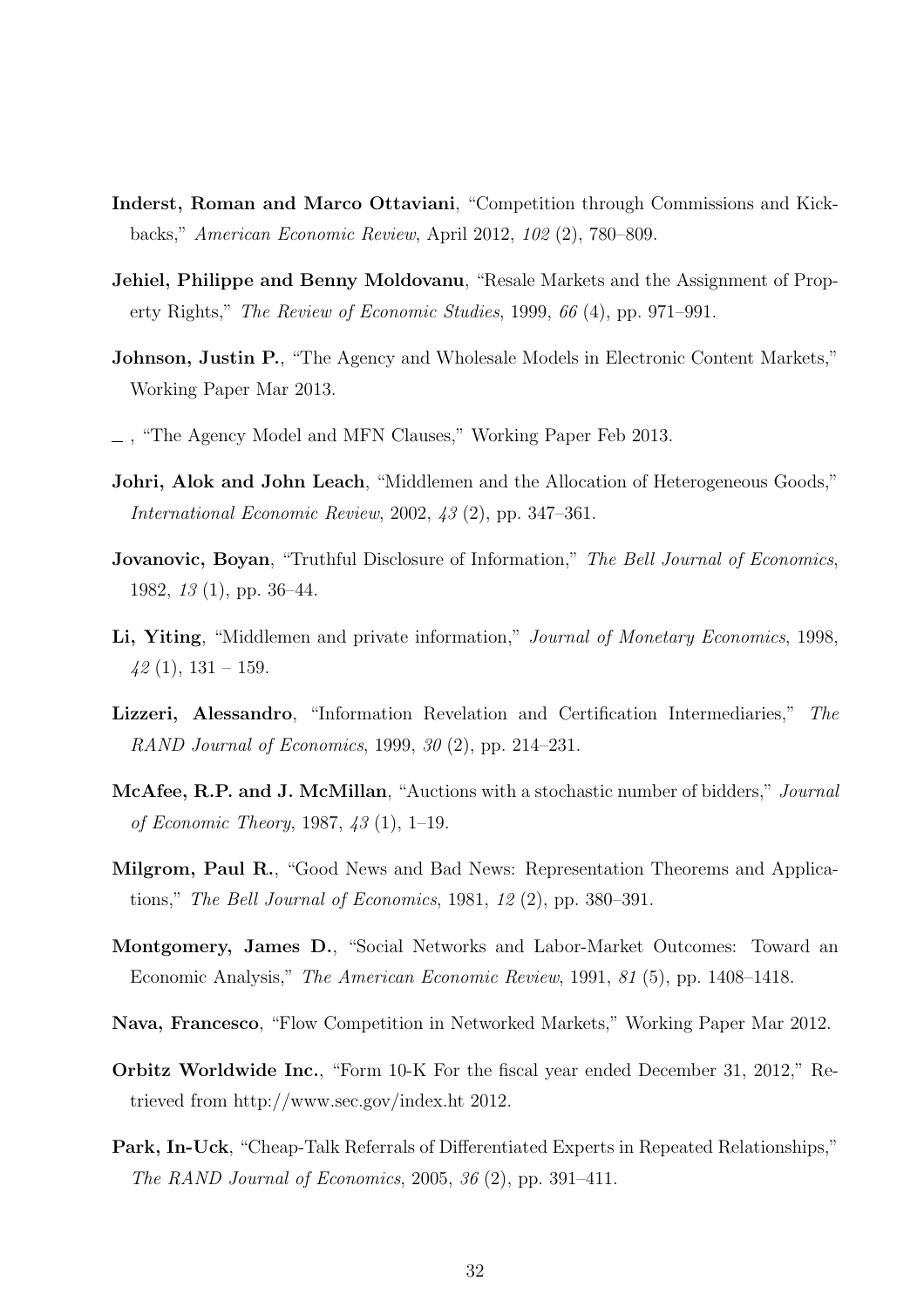- priceline.com, Inc., "Form 10-K for the Fiscal Year Ended December 31, 2011," Retrieved from http://www.sec.gov/index.htm 2011.
- Rey, Patrick, "The Economics of Vertical Restraints," in "Economics for an Imperfect World: Essays in Honor of Joseph E. Stiglitz," MIT Press, Cambridge, 2003, chapter 14, pp. p. 247–268.
- Rubinstein, Ariel and Asher Wolinsky, "Middlemen," *The Quarterly Journal of Economics*, 1987, *102* (3), pp. 581–594.
- Shavell, Steven, "Acquisition and Disclosure of Information Prior to Sale," *The RAND Journal of Economics*, 1994, *25* (1), pp. 20–36.
- Shevchenko, Andrei, "Middlemen," *International Economic Review*, 2004, *45* (1), 1–24.
- Shi, Xianwen and Aloysius Siow, "Search Intermediaries," Working Paper Feb 2012.
- Skreta, Vasiliki, "On the informed seller problem: optimal information disclosure," *Review of Economic Design*, 2011, *15*, 1–36.
- Smith, Eric, "Intermediated Search," *Economica*, 2004, *71* (284), pp. 619–636.
- Spulber, Daniel F., "Market Microstructure and Intermediation," *The Journal of Economic Perspectives*, 1996, *10* (3), pp. 135–152.
- Starkov, Max, "End of the OTA merchant model this time for real," HeBS digital, Inc., HeBS Digital 2010. http://www.hebsdigital.com/pdf/mag/11
- Watanabe, Makoto, "A model of merchants," *Journal of Economic Theory*, September 2010, *145* (5), 1865–1889.
- , "Middlemen: A Directed Search Equilibrium Approach," Working Paper April 2013.
- Yavas, Abdullah, "Marketmakers versus matchmakers," *Journal of Financial Intermediation*, 1992, *2* (1), 33 – 58.
- , "Middlemen in Bilateral Search Markets," *Journal of Labor Economics*, 1994, *12* (3), pp. 406–429.
- , "Search and Trading in Intermediated Markets," *Journal of Economics & Management Strategy*, 1996, *5* (2), 195–216.